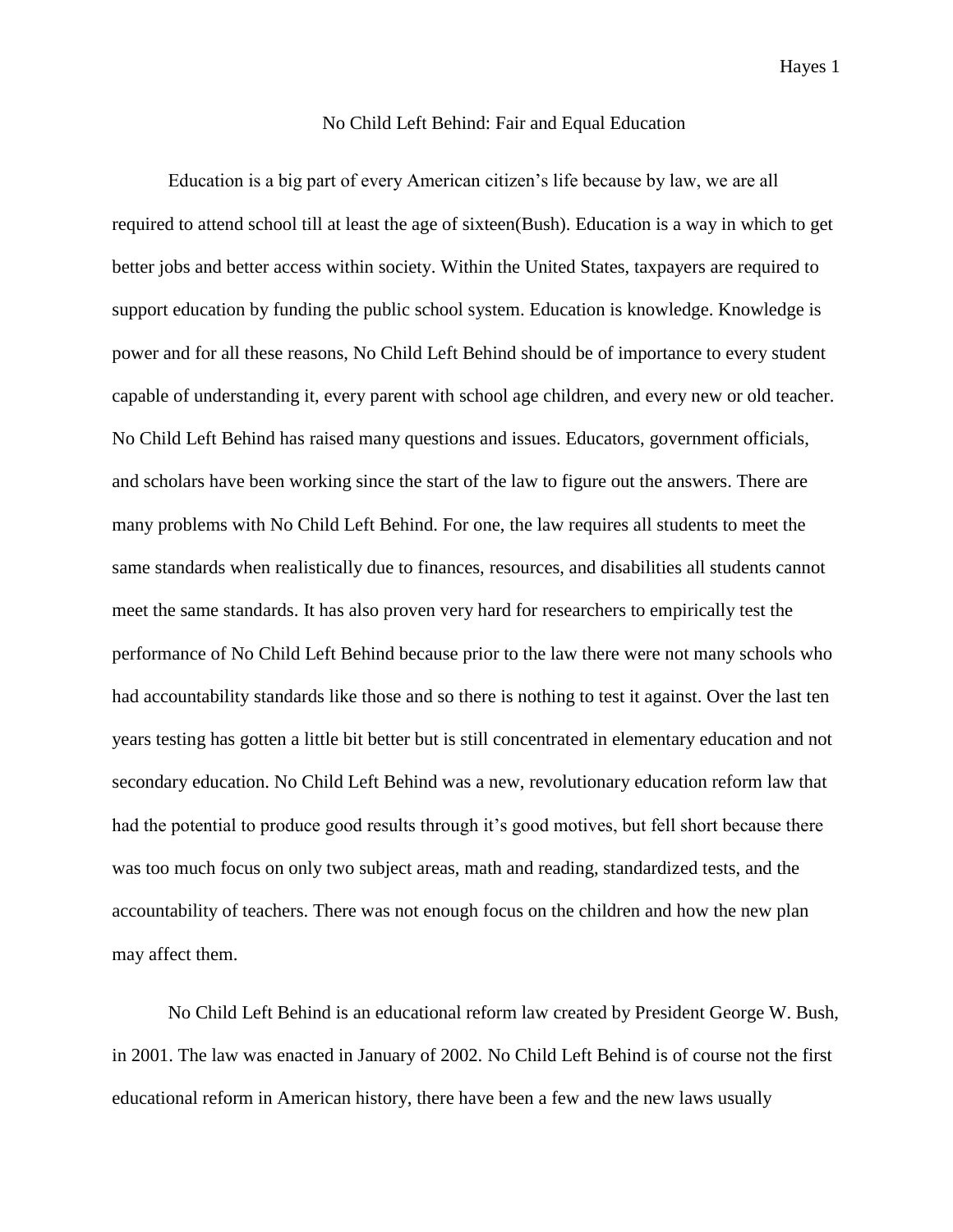somewhat of a replica of the last with additional goals. No Child Left Behind is a reauthorization of the Elementary and Secondary Education Act, created in 1965 by President Lyndon B. Johnson. The law was created in part because every few year's educators always voice their opinion about the changes needed within the educational system. Educators wanted a new law or a reauthorized law because there had been a growing problem within the American educational system in which certain types of students were doing considerably worse than others. There were students getting left behind and ultimately dragged through the educational system without receiving adequate education. No Child Left Behind is known to all teachers because all states had to abide by the requirements of the law. The general public has inconsistent views of the law because they only know what they have heard from teachers or the news but they do not know if the law has been effective or not. When the law was presented to the public and to the schools, it was generally perceived positively because the sound of "no child left behind" was promising and even inspirational. It seemed as if there would be some equality created within the educational system. Even in the aftermath of the terrorist events of September 11, 2001 President George Bush seemed to be multi-focused, focused on the security of Americans and still focused on the educational system.

I began my research looking for answers to two main questions and some follow-up questions. 1) What did No Child Left Behind intend to do and who is directed towards. It is important to understand the intent of the law to even begin to look at its progress over the years. 2) How effective was No Child Left Behind. Did it reach its intended goals? Did it make the school setting better? The first question concerning the intent of the law was relatively easy to find the answers. I used the actual document itself and the final legislation of issues such as standardized testing, adequate yearly progress, and teacher accountability to support my intent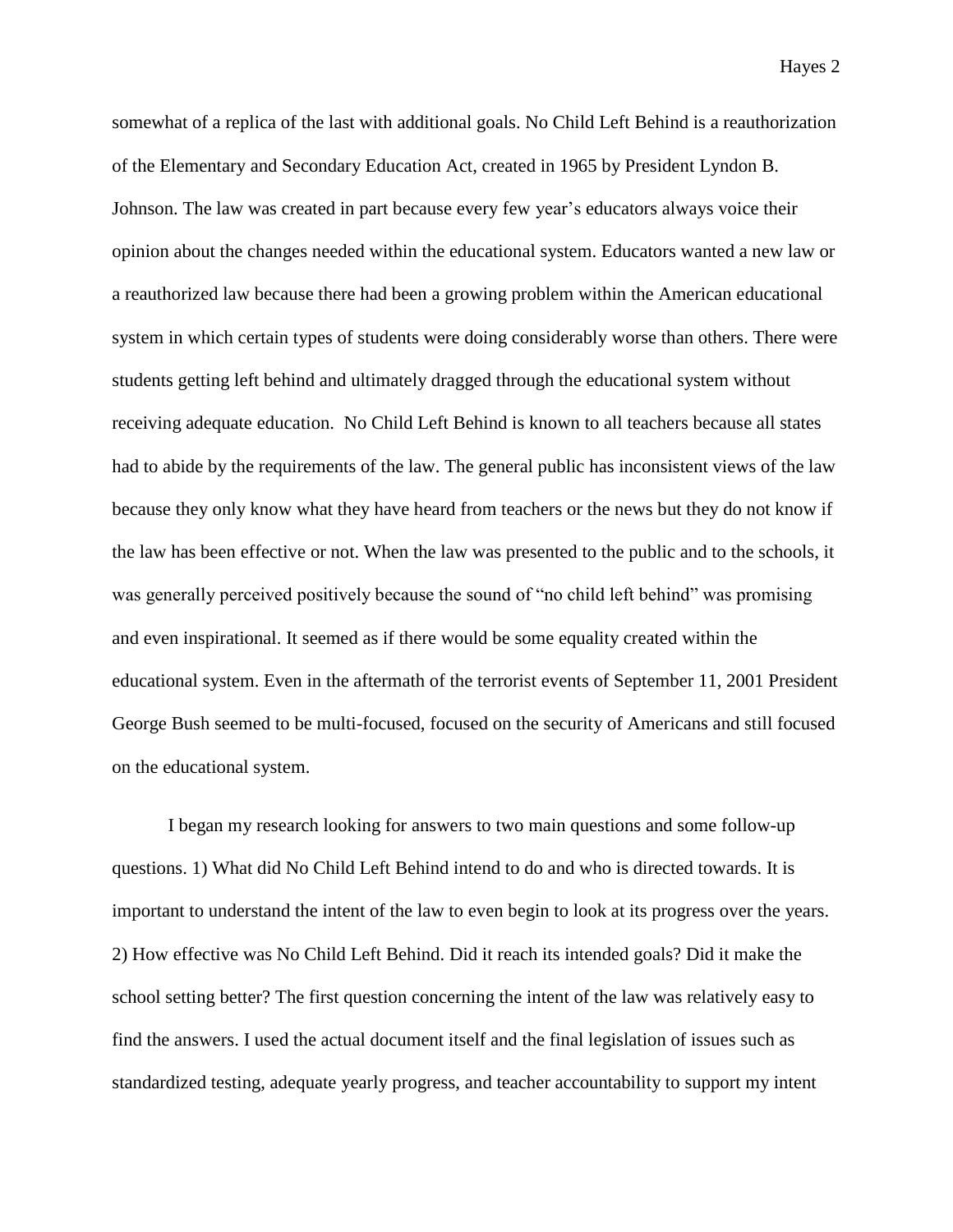claims. It is also important when addressing this question to take a look at the history behind the law which includes the educational laws that were passed before No Child Left Behind. The Elementary and Secondary Act created by Lyndon B. Johnson and the educational system during Ronald Reagan's presidency will be discussed within the paper to show the path that led to No Child Left Behind. The second question will be the majority of this paper because these answers were a lot harder to find. The way in which I will support my claim concerning this question will be through statistical research, credible newspapers such as the New York Times, the opinions of educators from all over, and the information and blogs posted on credible educator websites such the National Education Association and Education. Gov. After viewing all my research, my research led me to the idea that No Child Left Behind was a new, revolutionary education reform law that had the potential to produce good results through it's good motives, but fell short because there was too much focus on only two subject areas, math and reading, standardized tests, and the accountability of teachers. There was not enough focus on the children and how the new plan may affect them.

According to the government there are four pillars or goals of No Child Left Behind: accountability, freedom of states, proven education methods, and more choices for parents (Four Pillars of NCLB). Accountability is the number one goal because the blame has to be pinpointed at someone for the low scores of American students, specifically the students of lower socioeconomic status. The government wanted states to feel as if education would still be to their discretion but it did not go as planned, the government still ended up winning the power struggle. The education methods have been hard to be proven by researchers because the law was implemented simultaneously. Parents' choice on paper increased but was still not easily accessible for parents. No Child Left Behind was created for education reform or educational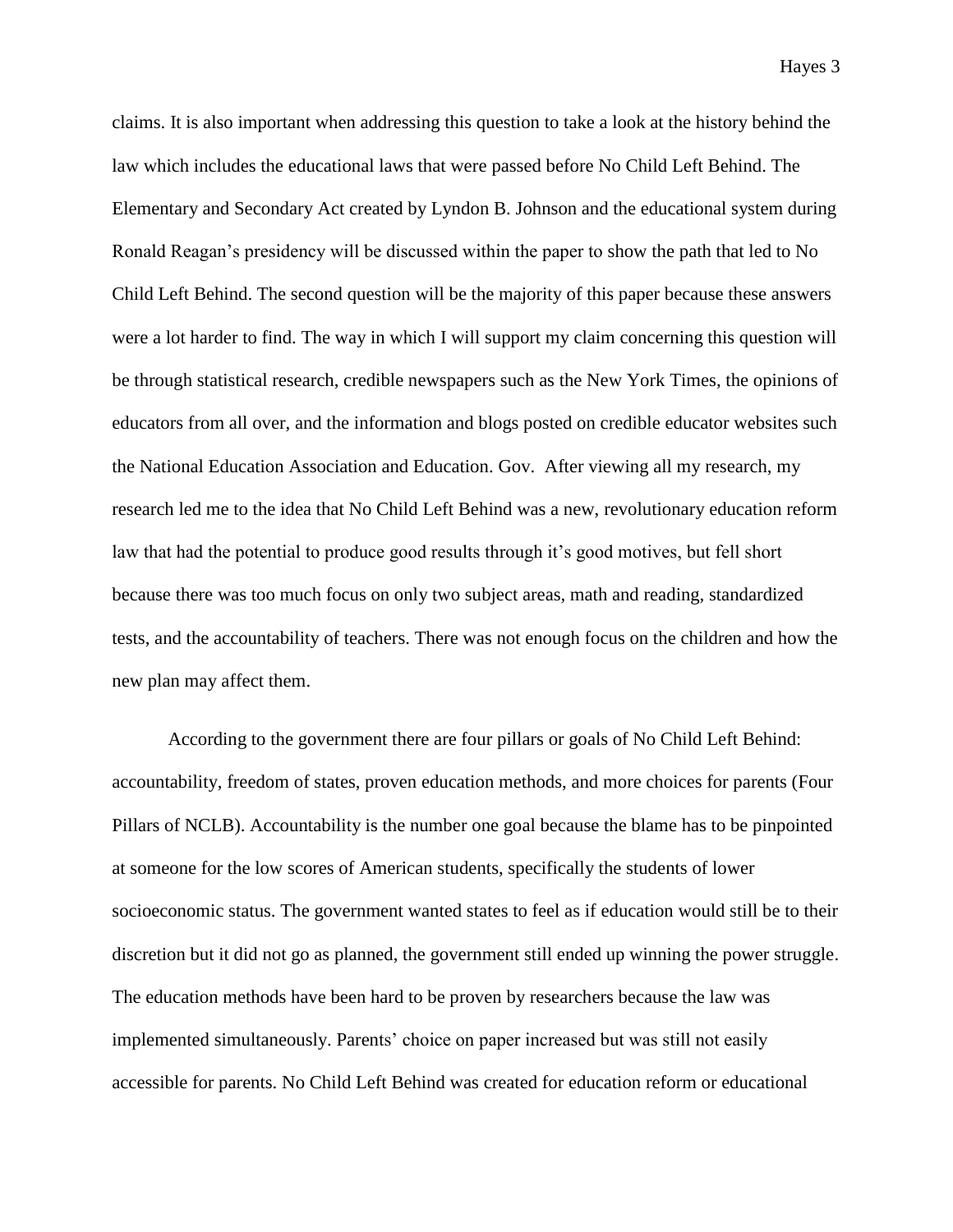progress. The education system has never been perfect or equal to all students involved or teachers. Prior to this law, states made virtually all decisions on how their specific education systems would be operated. Education was at the discretion of the state including testing and accountability. Most states did not even have accountability measures against teachers. When George W. Bush began to talk about the bill in 2001 before it was passed in 2002, there was some educators and states worried about the role the federal government would play in the law. It turns out the federal government plays a huge role in education now because of No Child Left Behind policies. The federal government produced rigid rules and expectations. States were expected to report results to the government and in return either be punished or rewarded. In the first section, we will examine the history behind No Child Left Behind, analyze specific requirements within the law that will be relevant to section two, what it was intended to do, and who it was intended for.

No Child Left Behind is a reauthorization of Lyndon B. Johnson's Elementary and Secondary Act passed in 1965. The Elementary and Secondary Act was passed as part of Johnson's War on Poverty campaign. The act gave grants to low-income schools and allowed for extra facilities and resources to help the students. The law was a social response to what was prevalent during the 1960's(Diorio). For the next ten years following the enactment of the Elementary and Secondary Act, the amount of federal funds given to schools increased drastically. Gina Diorio estimates a two hundred percent raise in federal funding towards schools during that time. The effects of inflation and a poor economy in the 1970's greatly minimized the amount of money that the government gave to schools. Schools began again to suffer more so during the presidency of Ronald Reagan, who believed in minimal government intervention. Reagan did not believe that the government should be so heavily involved in the education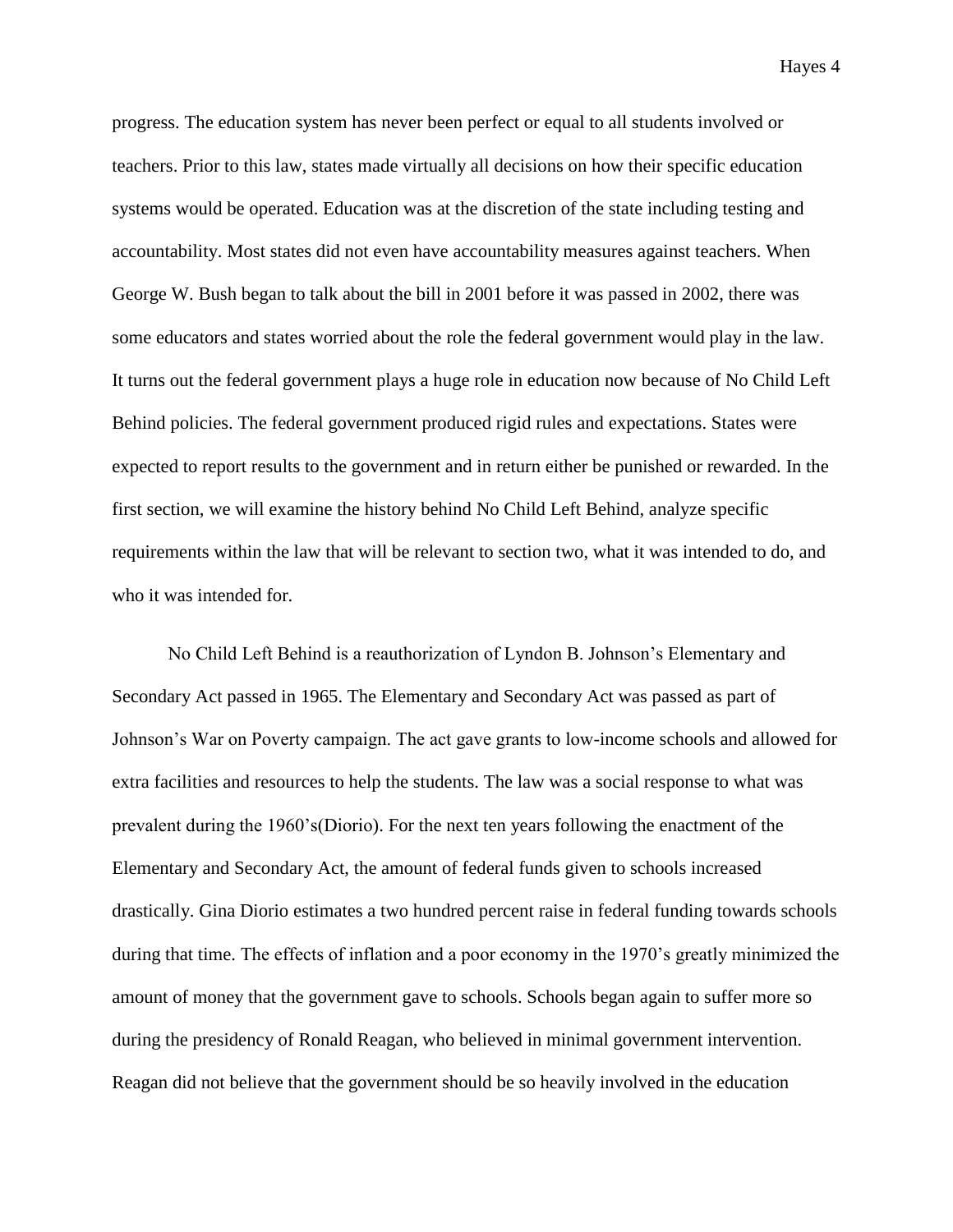system and instead should allow them to make their own mistakes and fix them. During Reagan's reign, federal funding to education dropped twenty-one percent (Diorio). Tax dollars once again had to be enough to provide resources for students, but in many places in America, especially urban or rural areas this was not easy for schools to maintain. It took over thirty years before another President successfully addressed the issue. Successful in the sense that a law was created and passed, not so much in the sense of results.

In order to test the intention of the law, the law must first be examined. It is not beneficial to examine and analyze each part of the law but the sections that are relevant to the efficiency of the law such as the final legislation of the standards and testing, adequate yearly progress and accountability, and reporting results. All of these summaries of these specific sections of the law, I assessed on public, credible websites, in this case, Public Broadcasting System.

The standards and testing requirements placed on states was new and proved to be challenging for many states. Standards and testing have always been a big part of education. Standards are used as guidelines for teachers to ensure that they cover all material that is required of them and to ensure students are being taught valuable information in an allotted amount of time. Testing is a way in which to test the student's knowledge on a particular subject. Prior to No Child Left Behind, most states did not have a standard state-wide test that all students of a particular grade level had to take. Students just had to pass the school year. Standardized tests and the testing requirement is one of the top hot discussions within the education world concerning No Child Left Behind. The law required that states "develop and implement "challenging" academic standards in reading and math, set annual statewide progress objectives to ensure that all groups of students reach proficiency within 12 years, and then test children annually in grades 3 through 8, in reading and math, to measure their progress" (The New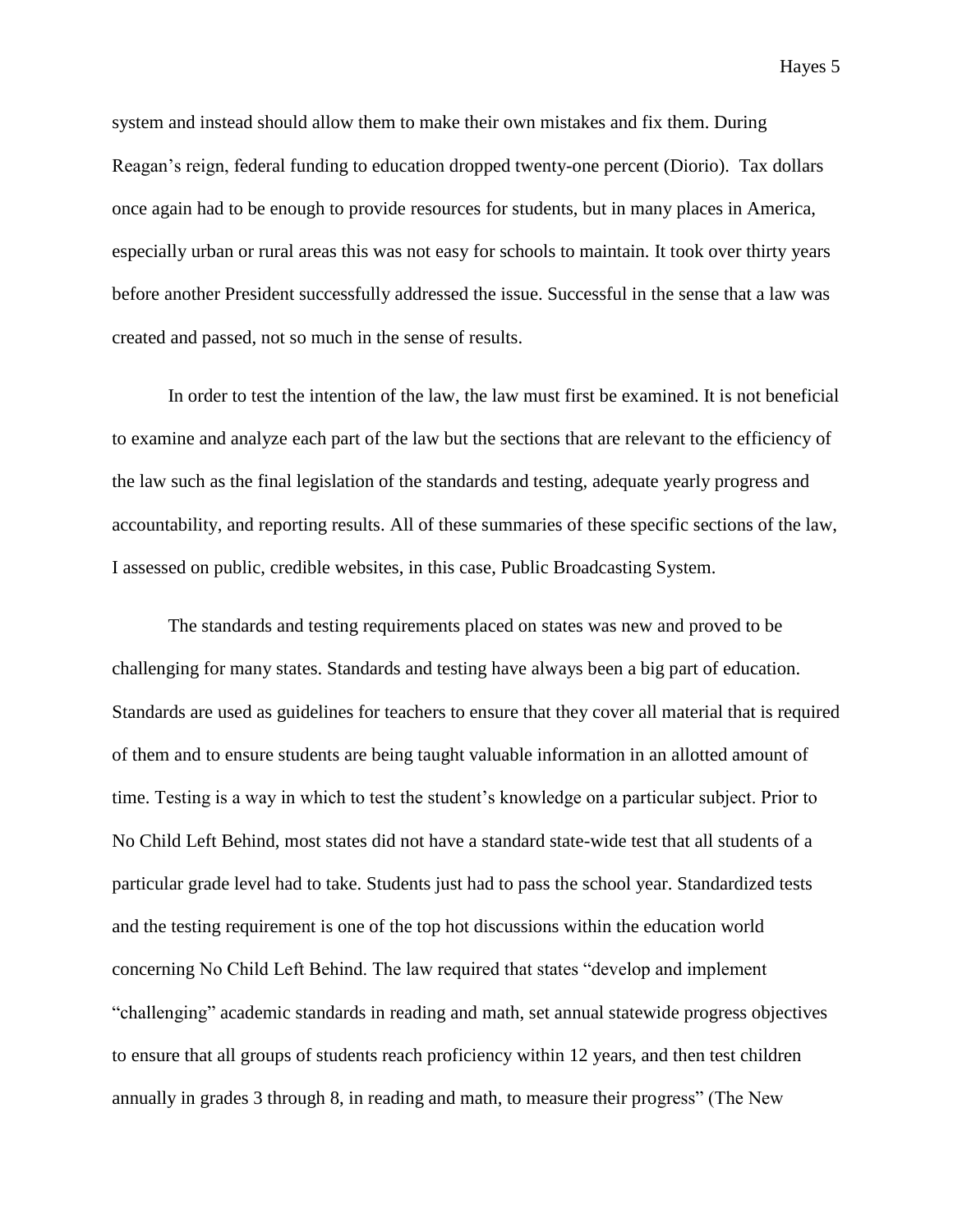Rules). The most important thing to note is the only reading and math are mentioned. This exclusion of all other subjects will began to play a major role in the outcry of educators later. Also, the term challenging isn't explained very well within the law, it's almost ambiguous. The ambiguity causes problems within the education world because states struggled with creating challenging tests. They pondered over such questions as "Who should the test be challenging for"? Should it be for all students or the academically lower students to meet the scores of the higher academically students? These questions are never truly answered in full but in some content later on in the bill.

Despite struggling, states had to create the "challenging" test in order to receive funds from the government. The government would give states funds if they created a challenging test. States were given some leeway here though, because if the government did not provide enough funds for the tests, states did not have to make the test for grades 3-8 (The New Rules). The law created this battle for money between schools. States realized that they could no longer just receive money from the government, they had to work for it. They had to produce results and they would be rewarded. In turn, the government had to provide enough money for states to produce results. The system sounds fair but really the federal government has the upper hand. They gave themselves the upper hand, intentionally or unintentionally when then they created the requirements of the law. The federal government has the upper hand within the system of No Child Left Behind because they have access to the extra money that virtually all schools need all the time or at some point. The power of money is the highest power in our society. It's a power struggle that schools cannot win. If the government doesn't provide enough money to create the test then schools do not have to do it, but either way that school is not receiving extra money needed, and so their students fall even further behind.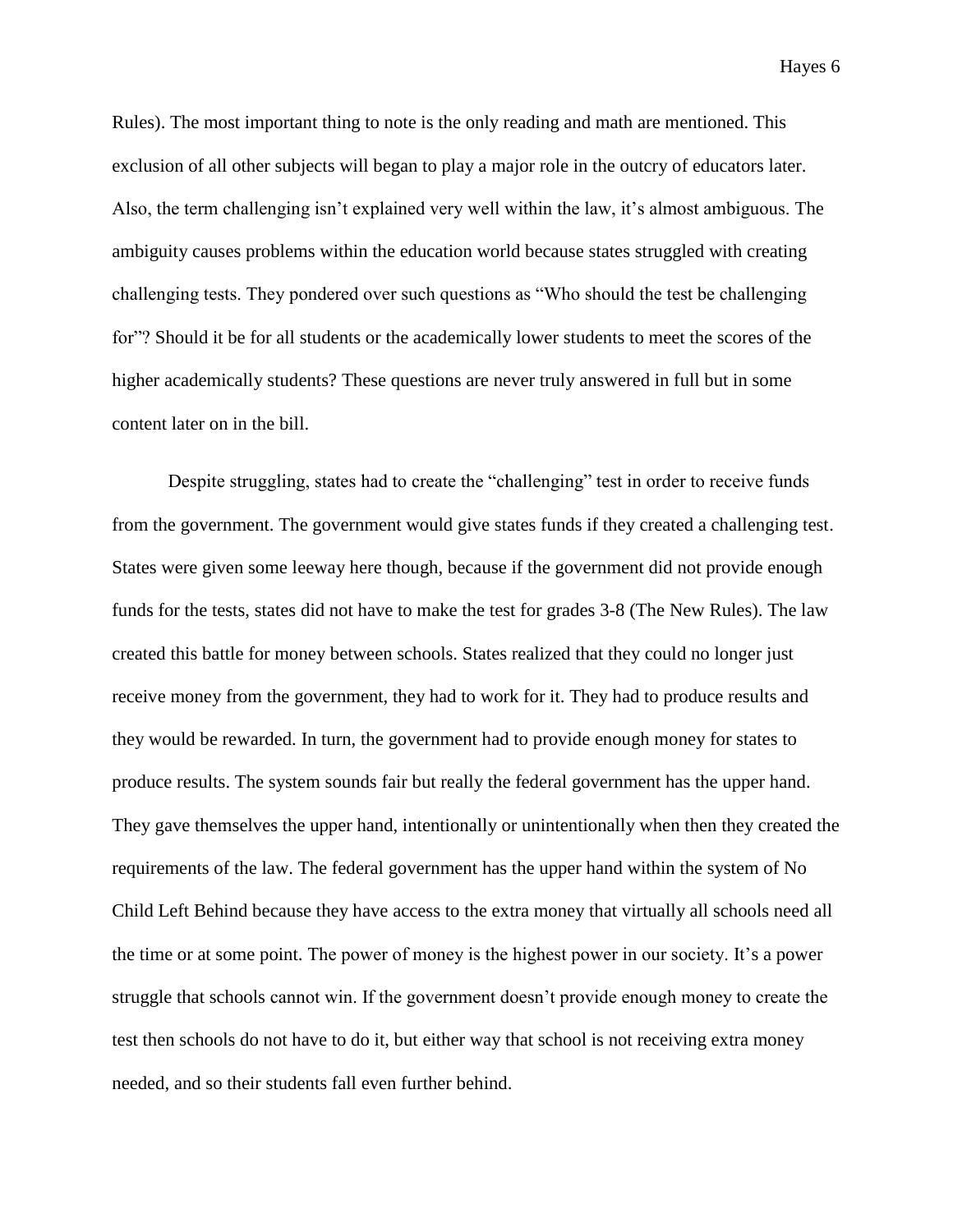Adequate yearly progress and accountability are extremely important aspects of No Child Left Behind. Schools are required to create state-wide objectives and must meet those objectives every year and show that they have made adequate yearly progress. The federal government attempted to give schools some freedom within the law by allowing each state to create its own standards, tests, and objectives; and because of this adequate yearly progress reports would be insufficient to mark progress. Each state would be so different, the government would not have a common standard to judge them all by. Progress in one state could be the equivalent of underachievement in another state so students across the country would still be on different levels, although this law was created to create equality in the school system.

Accountability is the best aspect of No Child Left Behind. It is the number one thing that separates No Child Left Behind from the Elementary and Secondary Act. The law holds the state and the teachers accountable for the test results of the school. Accountability is great and much needed quality in education. There are many schools with low retention rates and low scores and someone has to be accountable for the continuation of these trends. The Public Broadcasting System summarizes the law by saying "Those schools that fall behind may be subject to various "school improvement," "corrective action," or "restructuring" measures imposed by the state. Underperforming schools may avoid such measures if they can demonstrate a 10 percent reduction in the number of students that are not meeting the annual proficiency goals" (The New Rules). School improvement refers to extra academic programs to help students such as tutoring. Tutoring can be beneficial and should be present in all schools but forced tutoring can hurt the students and teachers. School improvement would impose extra duty for both students and teachers; both have to focus on math and reading, while putting the other subjects on the backburner. Corrective action could mean that students could be given vouchers to attend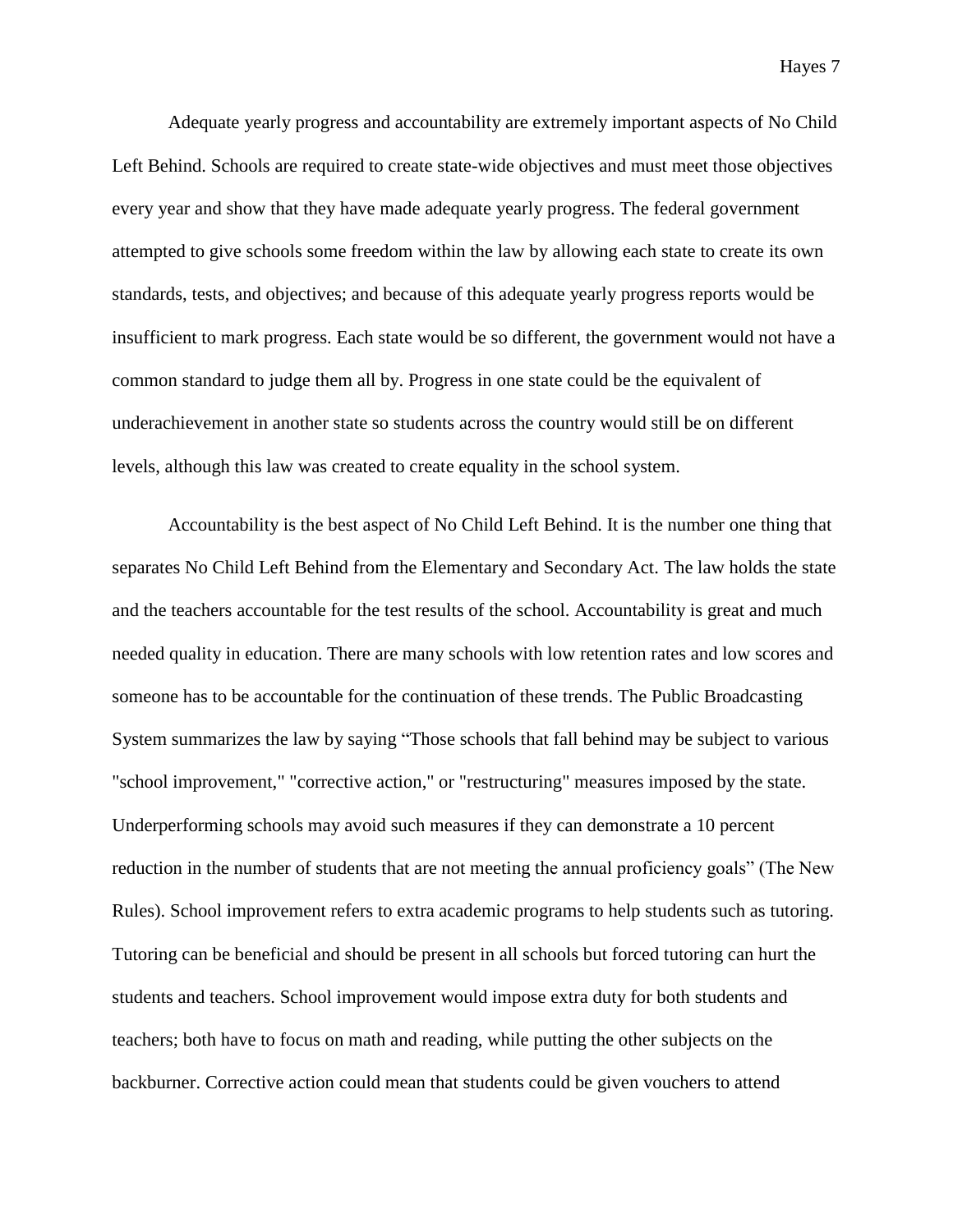another school that kept "failing" or teachers could be fired. Students being given vouchers has pros and cons. A pro is that the students will be given the option to get a better education elsewhere for no cost. A con is that the student will have to find a way to his or her new school. Most students at failing schools do not have resources or the means to transfer to another school. Teachers being fired for test scores seems absurd to many critics of the law but it has happened at many schools.

Although ambiguous in multiple aspects, the law is very clear in its intent to make results public. The Public Broadcasting Company summarizes the intent behind making results public "To help ensure that all groups of students are progressing at an adequate rate, the test results must be broken out and reported according to poverty, race, ethnicity, disability, and limited English proficiency. This is known as "disaggregation of data," and is intended to prevent schools from lumping test results together in an overall average for the school, effectively hiding the achievement gaps between groups of students" (The New Rules). Here in this section, the intent of the No Child Left Behind becomes clearer. The intent is respectable; the government is trying to break the achievement gap between minority students and the majority. The intent of No Child Left Behind is create, build, and produce equality. Allowing school results to be made public may seem cruel but it has benefits. It shows that the government is aware of the inequality and ill-balance within the education system. It allows parents to decide which schools they want their children to attend. It holds the school accountable. By making their mistakes or accomplishments public, the government hoped to make schools fight harder to reach goals.

The statement of purpose in the law makes the intent even more clear by stating "The purpose of this title is to ensure that all children have a fair, equal, and significant opportunity to obtain a high-quality education and reach, at a minimum, proficiency on challenging State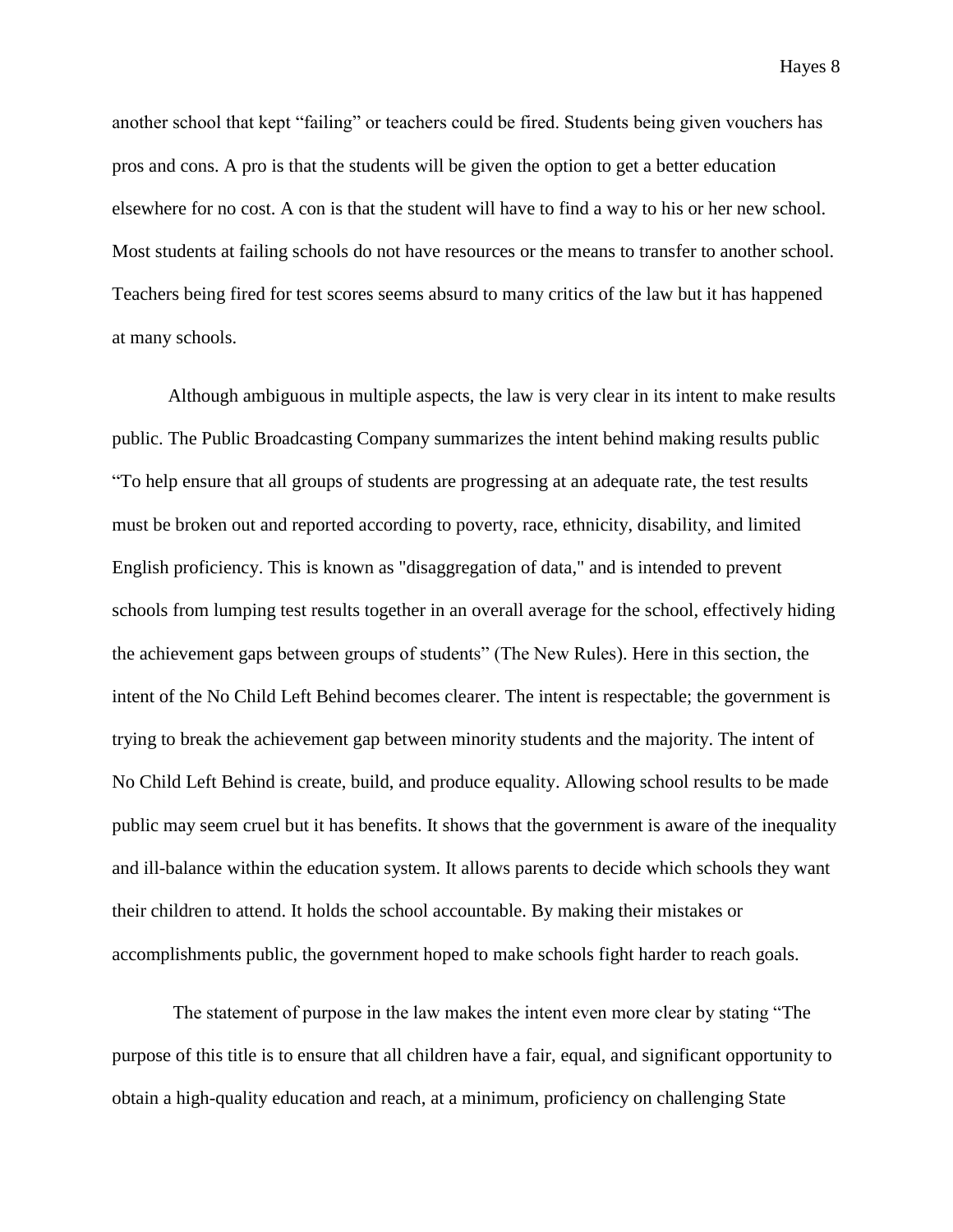academic achievement standards and state academic assessments"(The Elementary and Secondary Act). The first question's answers lies within this this statement of purpose. No Child Left Behind was created for all students not just minorities, but them in general, to receive a prized education in order to be successful in the world. It is clear that the intent of the law was an upright one that just went wrong in the midst of being implemented. In the second section, how and why No Child Left Behind ultimately fell short of its desired intent will be examined and analyzed.

The focus on math and reading within the law caused an uproar from many educators. No Child Left Behind required schools to test students in reading and math every year from third grade to eighth grade and at least one test in their first two years of high school. The scores of the students was a deciding factor in whether or not schools received funds and so teachers had to put a lot of focus on the two subjects. It is understandable why the government would choose those two subjects to focus on. Math and reading are fundamentals subjects. Students must be knowledgeable in both areas in order to perform basic abilities to survive in the real world. The importance of math and reading was not challenged by educators, but the sole focus on the two was. On the hand, although math and reading are fundamental subjects, it should be clear to see why only focusing on two subjects could be hazardous to students. School is supposed to teach students to be well rounded people. Ignoring science, social studies, or music will only hurt the student in the end. Also teachers were pretty much forced to dedicate more time to the teaching of these two subjects.

I read many researches on the achievement of No Child Left Behind and virtually every scholar who has tried to test the effectiveness of the law state that it is exceptionally hard because there is no comparison group. The law applied to all public schools and so there is really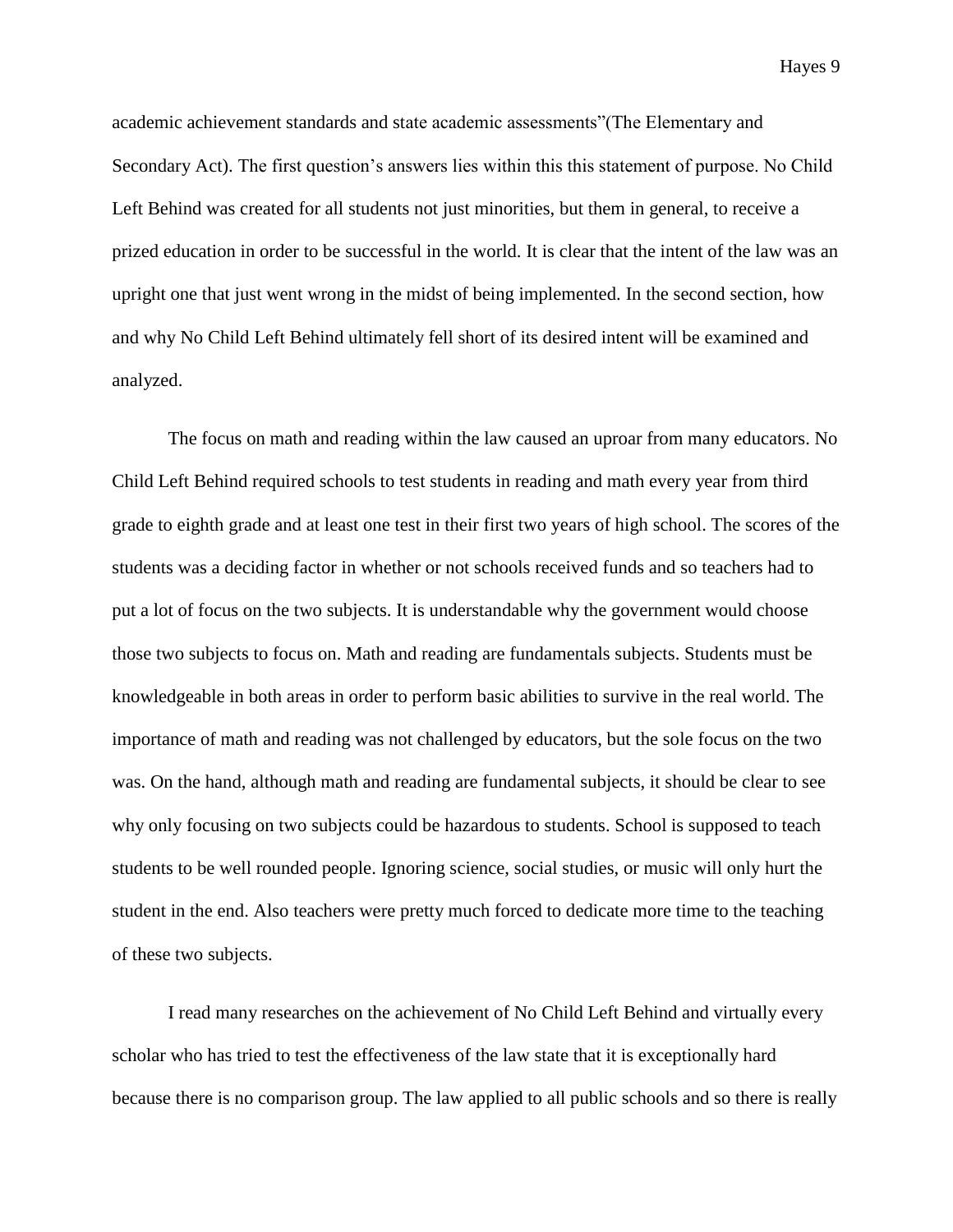no one to test the students against. Private schools are not an option because they did not have to follow the guidelines of the law for money because they get their money through other ways besides the government. The best option for people who want to test the effectiveness of No Child Left Behind is to compare the present students who are being taught according to the law to the students who were not taught under the law. Past versus present is a method that multiple people used. Another method would be to compare the early year students of the law to the now students and check the progress. Every study only focuses on the progress of math and reading because that was an aim of the law.

In Education Next by Thomas Dee and Brian Jacob, they took a different approach. They looked at states that already had some type of accountability system in place before No Child Left Behind. They figured that No Child Left Behind would not have drastically changed those states educational system because they had already had an accountability system in place. States who did not have an accountability system in place would be the most affected by the law. Therefore, they compared the math and reading scores of the states who had accountability systems before No Child Left Behind to the states who did not. They found that the "accountability provisions of NCLB generated large and statistically significant increases in the math achievement of 4th graders and that these gains were concentrated among African American and Hispanic students and among students who were eligible for subsidized lunch…NCLB accountability had any impact on reading achievement among either 4th or 8th graders" (Jacob). They note that the fact that their test results resulting in no effect of No Child Left Behind on the schools without a prior accountability system, that it made the comparison group, the states with accountability, seem more valid. Dee and Jacob do not give much reasoning for the results, they state the results and the possible implications of the results. It is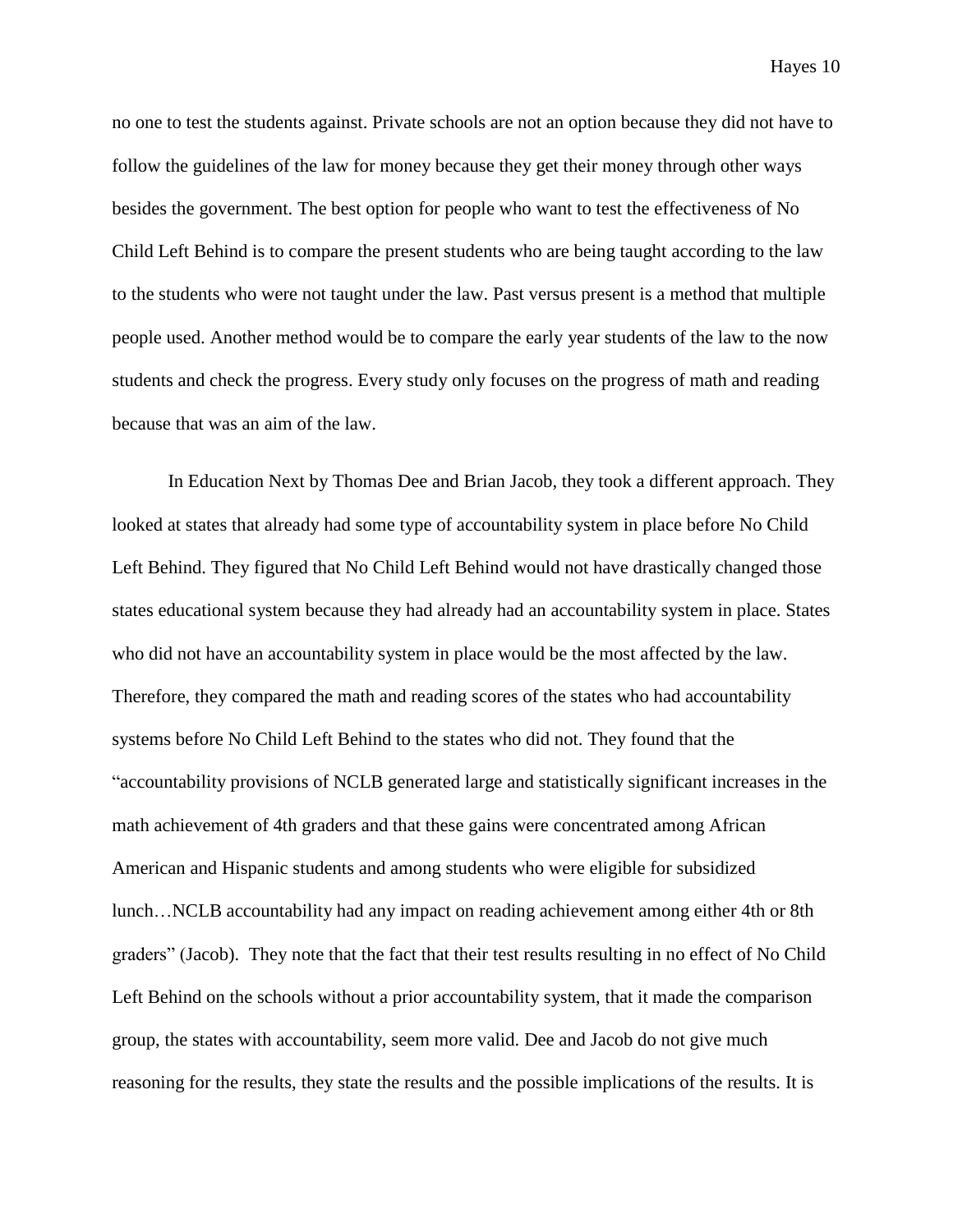important to note that they mentioned subsidized lunch. Subsidized lunch or reduced lunch is usually given to students who cannot afford to pay for lunch. Students with subsidized lunch are usually students from low income families and so watching them would help shed light on the effectiveness of No Child Left Behind on different social-economic status students. The increases in achievement for students with subsidized lunch suggests that No Child Left Behind did contribute to the rise in equality of scores of minority groups, at least in the case of this study. On the other hand, this study also shows that No Child Left Behind was not able to reach its goal in its entirety because the reading achievement rose while the math achievement did not.

Dee and Jacob's findings closely resemble the findings of other studies done on the effectiveness of the law. A study done at Stanford University by Sean Reardon and colleagues found that No Child Left Behind did not close racial and socioeconomic gaps. In the abstract they state that "We find that within-state achievement gaps were closing slowly, on average, prior to the passage of the NCLB legislation, and that this trend did not change significantly after the introduction of NCLB. However, we do find evidence indicating that the policy's impact varies systematically across states in ways that are consistent with NCLB's subgroup-specific accountability features" (Reardon). This group seems to also have taken somewhat of the same approach as Dee and Jacob by looking at the trends of public schools math and reading scores before the passing of No Child Left Behind and comparing them to the scores after the passing of the law. No Child Left Behind on average did not close gaps of any kind, racial, socioeconomic, math or reading, but those gaps were already closing before the passing of the law. If these findings are true then No Child Left Behind cannot be accredited with the results, and so this Stanford group of researchers did not give the law credit. To further explain this quote, the results vary across states but mainly schools. According to the research of this Stanford group the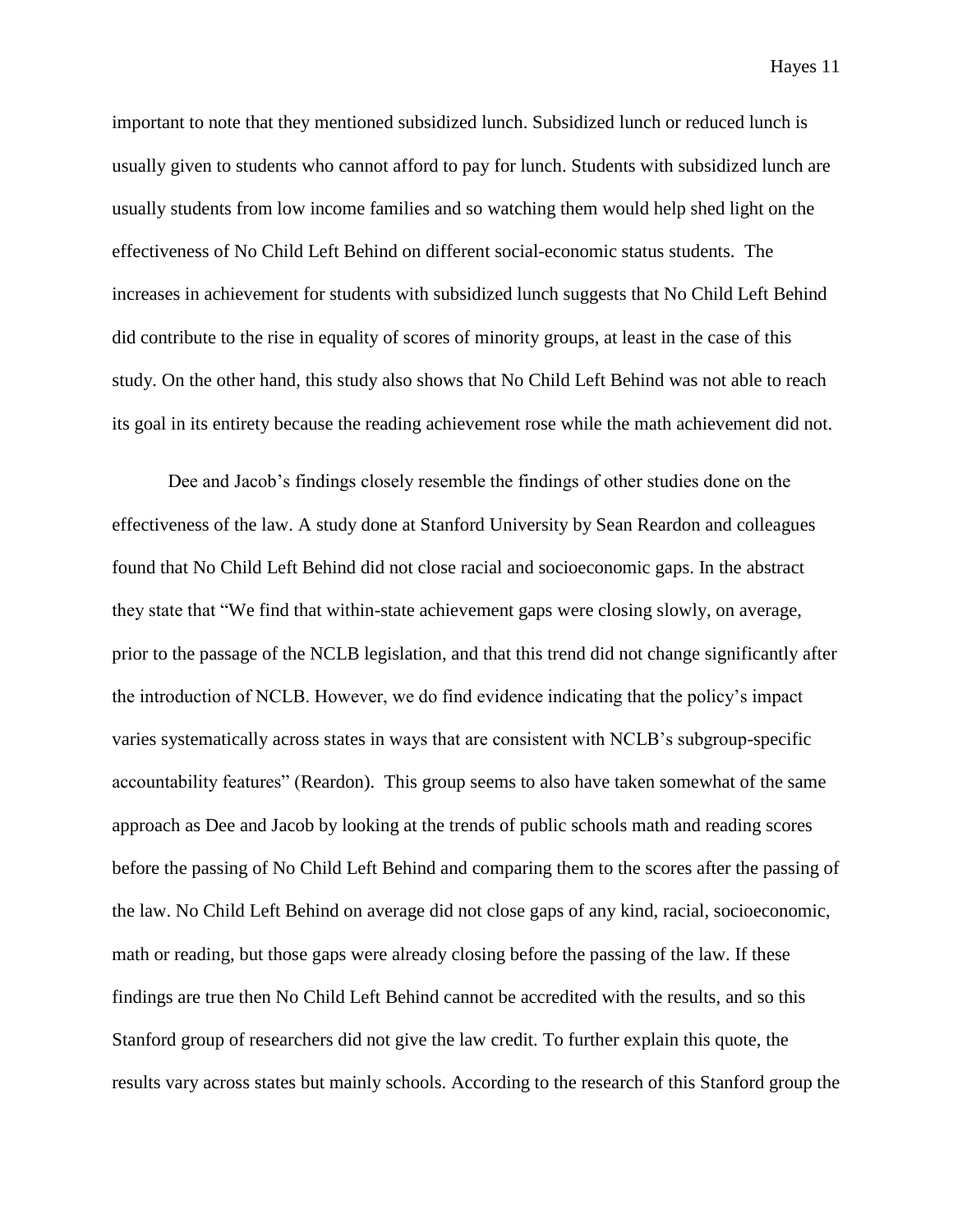schools with more segregation between minority and majority groups, No Child Left Behind did narrow the racial achievement gaps. The racial achievement gaps between African-American and Caucasian students, and Hispanics and Caucasians. These two groups would be the ideal groups to pay attention to when testing the effectiveness of the closing of racial achievement gaps because African-Americans and Hispanics are the United States' two largest minority groups.

Poverty plays a major role in education. One reason that there has been a gap within education between African-American and Hispanic students compared to Caucasian students is poverty. Areas of lower socioeconomic standing are usually occupied by these two minority groups and so there is not much money going into the schools within the district. This group of researchers believes that the reason that schools with more segregation experienced a slight closure in racial achievement gaps is because of accountability pressure. Schools with less segregation, or majority of the students being of one race did not feel as much accountability pressure. The "report cards" that are made public by the government of individual schools includes the percentage of minority groups passing the standardized tests. A school with more segregation would assumeably be more adamant about preparing their minority students for the test and so raising their test scores. Schools with less segregation would still need to focus on the standardized tests but not so much the racial component of it. Although this idea of focusing on the minority students in order not to look like a failure on the public report cards may seem forced and targeted, it did in this case help the scores of the students and helped bridge the gap between the racial groups. Here is an example of how No Child Left Behind had good intentions that sometimes worked but never fully. Once again, just as in the last study, certain aspects of the goals were made but not all. The bridge between racial achievements groups were closed but only for specific situations. All students were not able to be positively affected as the law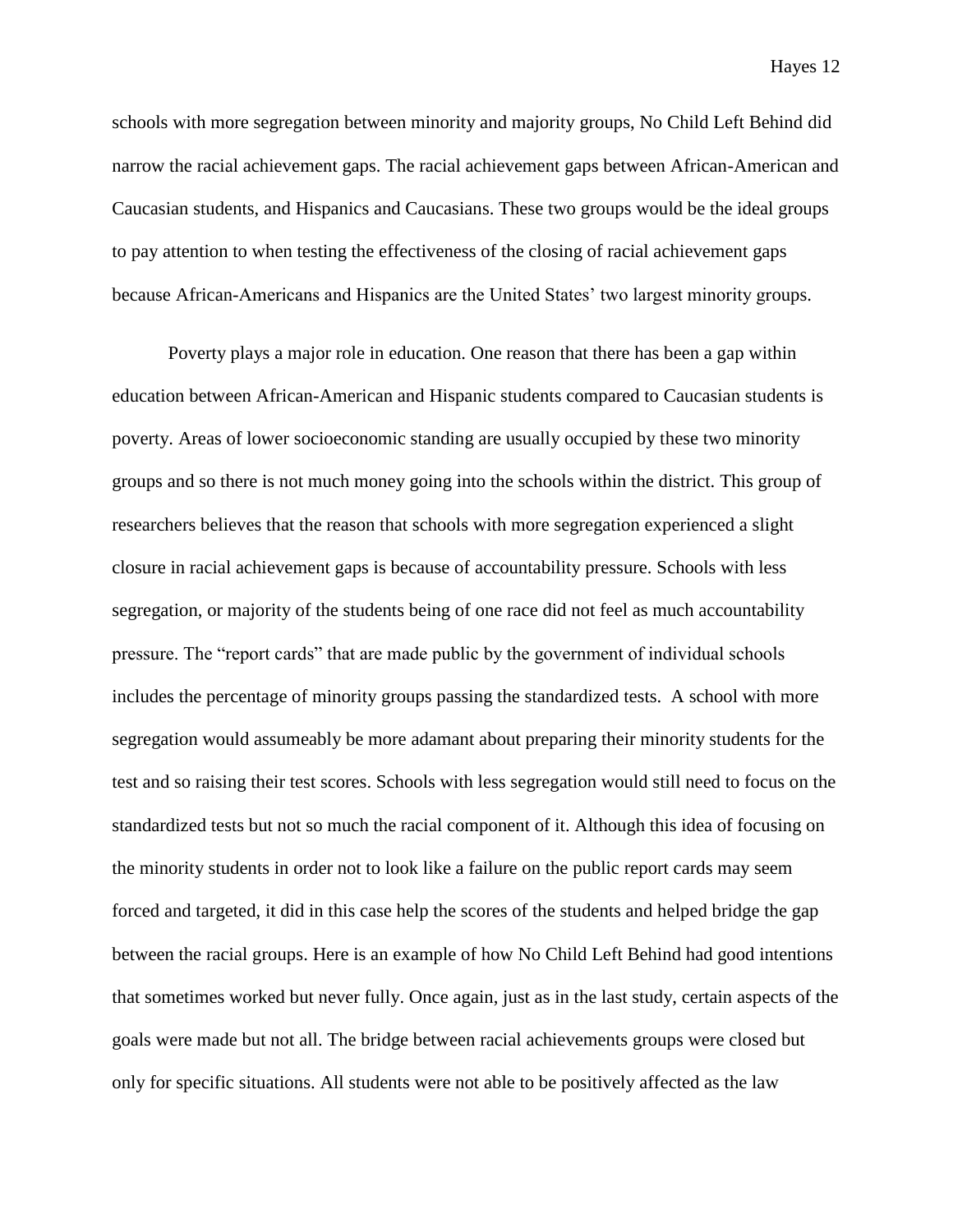intended. Schools with less segregation does not mean there was no segregation, or no minority groups present within the schools; but those minority students in those schools actually experienced a widening of the racial achievement gap, according to this specific study.

In a study done by Brian Jacob of University of Michigan and his colleagues also found that the scores of one subject, math raised after the implementation of No Child Left Behind but reading scores decreased. Jacob also addressing the racial component and goal of the law. In the abstract Jacob says that "Our results indicate that NCLB brought about targeted gains in the mathematics achievement of younger students, particularly those from disadvantaged backgrounds" (Dee). The use of the term "disadvantaged backgrounds" points at the poverty or socioeconomic status issue. Education and poverty seem to be related and relative to each other and the government clearly noticed that when they created the goals of No Child Left Behind. It is important to note that each of these research teams make it imperative to include the mention of the scores of students of lower socioeconomic status. This is in part because of the intent of the law and the ongoing issue in education since the desegregation of schools in the 1950's. No Child Left Behind had good intentions of positively affected minority students but if no child is to be left behind then the focus should be on all students reaching the same goal. Disadvantaged students experienced some gains according to these researchers but it may have been to the expense of other students.

The results of the above test lead perfectly into the issue of state standardized tests. Standardized tests have always been a hot topic within education. Some educators feel that they are necessary to test students' general knowledge, while others feel that they are setting a bar that every student cannot reach. The requirement of standardized tests in No Child Left Behind wasn't a new idea but the requirement that literally all students had to take one test and pass,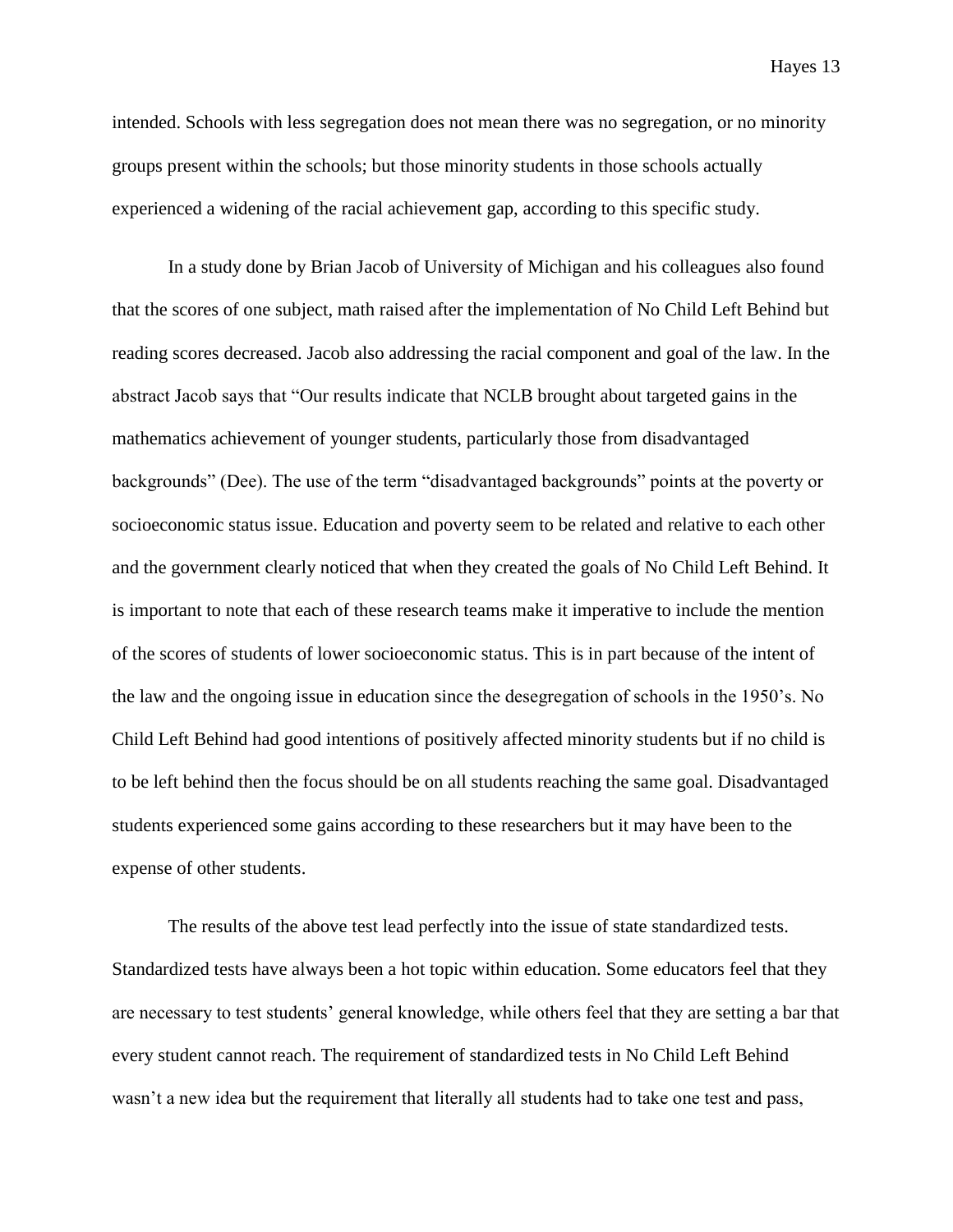including students with mental and physical disabilities was a new idea. Prior to this law, if there was a standardized test in place there were usually separate ones for students with disabilities or no test at all. No Child Left Behind set the bar to the same height for every student. This may sound equal and equality is a goal of the law but really it is unrealistic. It does not mean that disabled students are not as smart or capable but that they have different needs and so need different goals set for them.

The need to meet requirements has caused many schools to make drastic changes in order to look good on the public reports. A concern of some educators is that because the government put these demands on schools but allowed them to make their own test, is that schools could cheat the system. Schools could cheat the system by making the standardized tests not as challenging as they should be so that their students will pass. If schools were to do that, then the students would really not be achieving at a higher level, it would just appear that way.

Alain Jehlen wrote an article on website of the National Education Association's page about the scientific-based answer on whether or not No Child Left Behind is working. He starts the article by pointing out the possible positive effects of No Child Left Behind such as the closing of the achievement gap between minority and majority students, the rise of math and reading scores, and the teamwork of teachers to make lesson plans to fit all children's needs. Jehlen says that those reasons are not enough to finalize No Child Left Behind as successful or working. There is a law called Campbell's Law that says that test scores will always rise if there is pressure to pass that particular test. Jehlen uses the work of Harvard professor, Daniel Koretz, to validate his claim. Koretz says that "No test can cover all the skills from every angle that students should master, so the test is just a small sample. If you focus on teaching kids to correctly answer problems that use a particular question format and only cover a narrow range of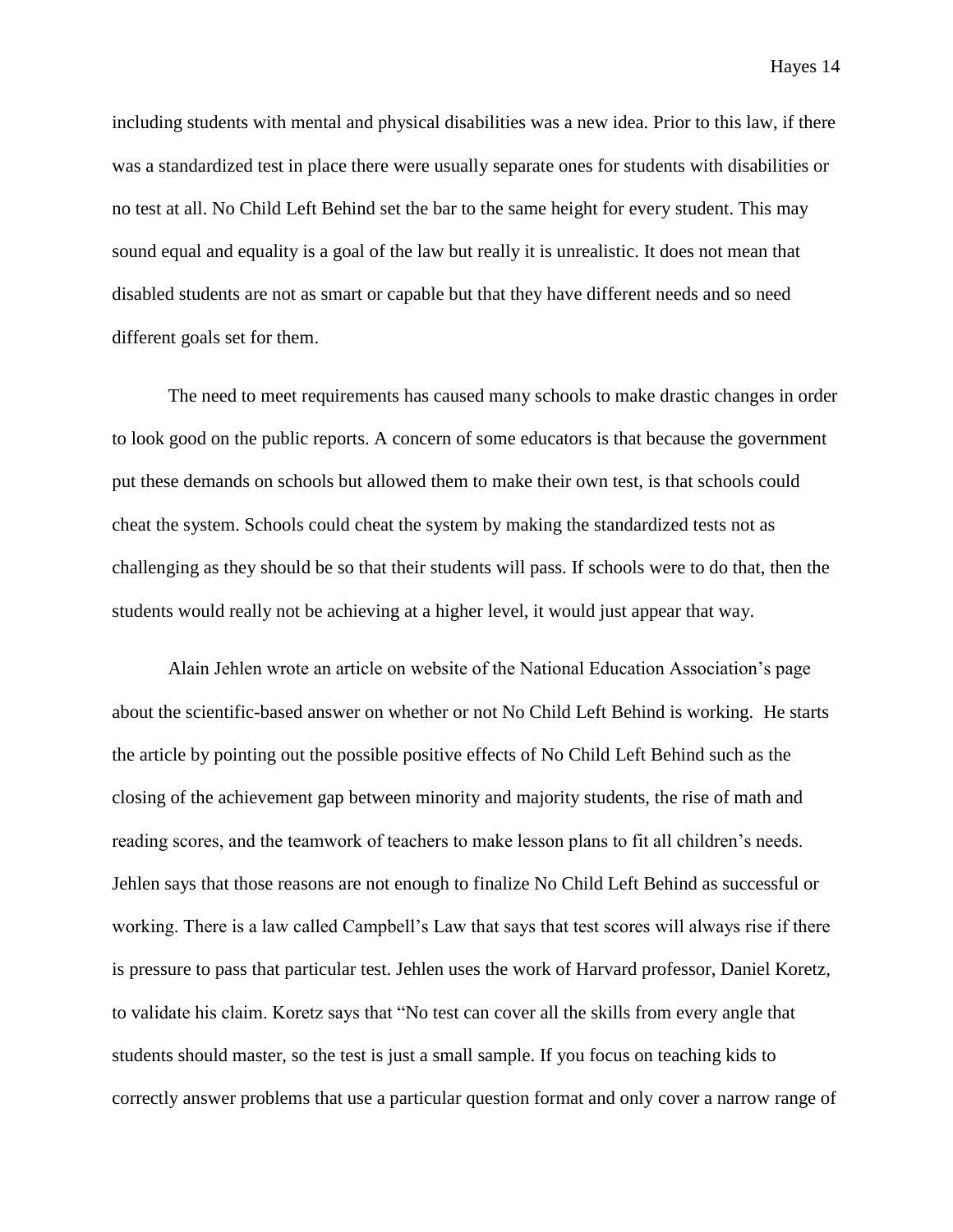skills, students will do better and better—that is, until someone asks them questions in a different way…"(Jehlen). Koretz statement suggest that although math and reading scores may have risen since the implementation of No Child Left Behind, students have not actually been learning more or better. Koretz tested his theory by testing a school district in the 1980s. The school had a test that it had been using as a type of standardized test, when they switched to a new test the scores dropped. They used that same test for four years and Koretz watched them all four years. Teachers prepped the students for that specific test and the scores rose during those four years. After four years, Koretz came back and gave the students the old test from four years prior. The students did terribly on that test because the teachers had not been prepping them for the old test but the present test. This experiment validates his point that students don't actually learn when preparing for a standardized test, they just learn to pass that particular test.

The 2009 winner of the William Keats Sparrow Writing Award, Sarah Holmes wrote an essay on the issue of standardized tests and other problems facing schools after the implementation of No Child Left Behind. In her essay she tells the story of a high school in Texas where the dropout rate had already been declining before No Child Left Behind but once the law was in place, their rates were not considered good enough. In order to keep control of the school, they had to figure out a way to make their dropout rate look better than it was; so the school made the reasons for leaving on paper sound better, such as "transferred to another school". By changing the wording and bending the truth the school was able to receive funds from the government and was actually awarded for their low dropout rate. The school was basically forced to lie or risk losing money. Their dropout rate was declining but not fast enough for No Child Left Behind. This is just one example of a school desperate to meet the requirements of the law. There was so much focus on meeting the standards that the school lost a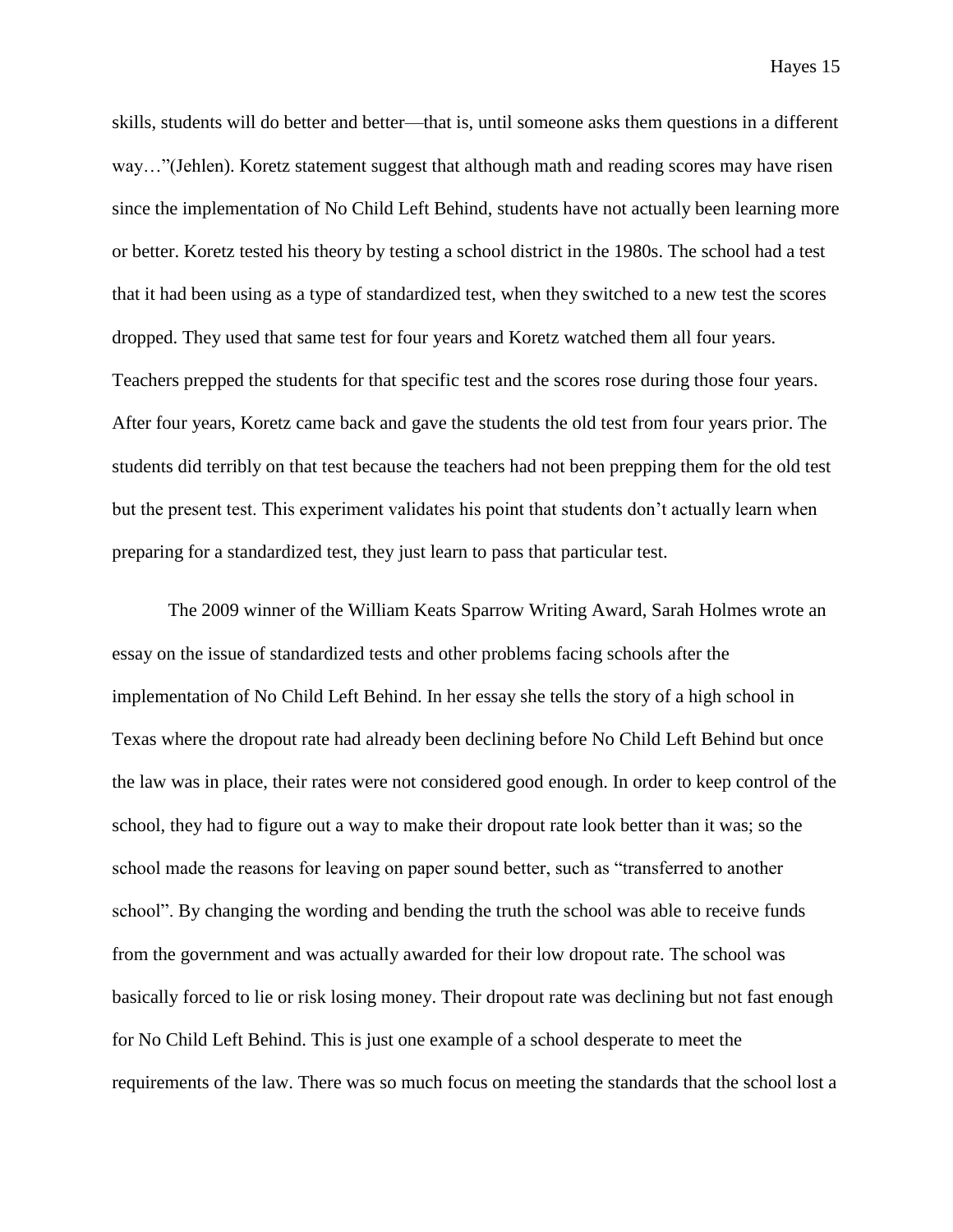sense of morality and judgement; because virtually the school lied. They lied to keep control of the school though, so it is hard to judge them.

The accountability factor instills all of the pillars, or goals of No Child Left Behind. Accountability affects the test preparation, test scores, the teachers, and the parents. The school district and the teachers have to be accountable for the test that administer and the preparation steps they take to prepare students for the test. Accountability itself is a noble trait and there should be a sense of accountability within the school system. No Child Left Behind attempted to create this sense of accountability so that educators may work harder to help struggling students to succeed. Once again the concept is a respectable one but backfired. Many teachers around the country voiced their disapproval with the accountability measures. If a school did not meet its AYP, adequate yearly progress for four or more years they would be titled a failing school and they would lose funding, which led to the loss of many teachers as well. There are many education blog sites online where teachers have voiced their opinion on No Child Left Behind and its effect on their classroom. For example, Leslie, a high school teacher in Virginia posted that "I am a high school art teacher of eight years. It is amazing to me how significantly standardized testing has negatively impacted the learning environment in that relatively short time…These things need to be addressed outside of standardized testing. Inclusion is not allowing these considerations to be adequately addressed. NCLB is not successful legislation" (Educators Share How No Child Left Behind Has Affected Their Classroom). It is important to note Leslie's use of the word inclusion. Inclusion refers the idea that all students even students with disabilities should be required to pass the state standardized tests. Leslie is not the only one who has issues with this idea.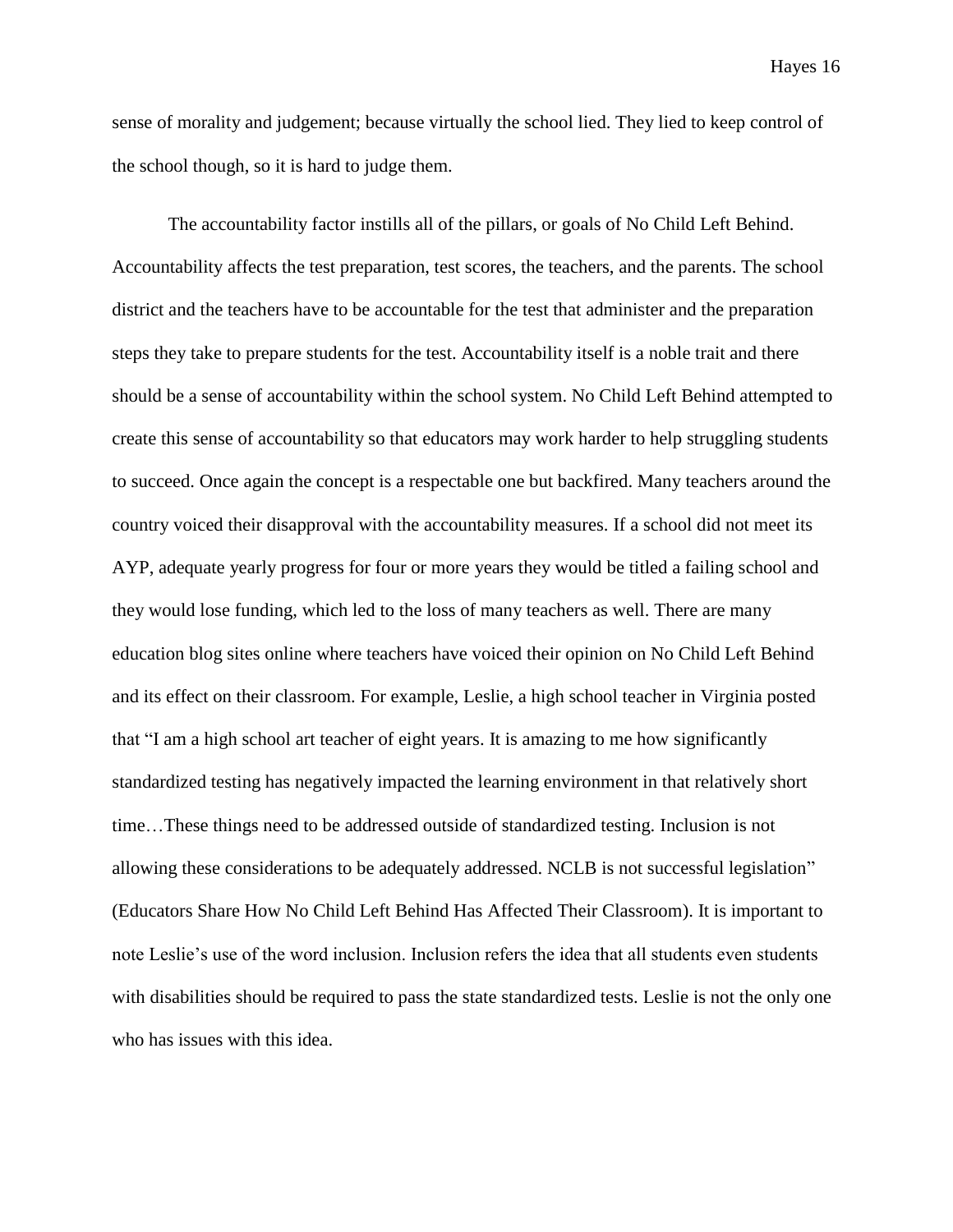Kathleen, a teacher in Colorado wrote on the blog "Reducing children (and teachers, too) to data points and numbers demoralizes us. Children (and teachers, too) are more than a number or a rating on a rubric. It is time to reclaim the whole child (and the whole teacher)… Accountability, yes! Reducing people to numbers, NO!"(Jehlen). Samantha, a teacher from New Jersey, complains that "My class time has been cut in half this year. I am told to teach to a test. I am told that they need to just be exposed to what they will be tested on, and that mastery doesn't matter…I don't want to give up on my kids because they are the ones that I feel like are being cheated, but I am tired and I do not see an end in sight"(Jehlen). Kathleen and Samantha both are unhappy with the demands placed on them and their students to pass the standardized tests. Both teachers felt that their students were ultimately losing more because of No Child Left Behind not gaining. The pressure that they are feeling as teachers is also evident. Kathleen does not feel as if she is truly important. She feels that her purpose as a teacher has become deformed into a test preparer. These are just the feelings of a few teachers but their feelings could very well represent the feelings of others.

In Kelly Randolph's paper on the parents view of No Child Left Behind she says "Many teachers and parents believe the No Child Left Behind Act is biased against diverse and disabled students. Many of the schools losing their federal funding, due to their failure to show AYP, are schools that are racially diverse or have poverty stricken students. Special education teachers argue NCLB contradicts the Individuals with Disabilities Education Act(Randolph). No Child Left Behind was supposed to benefit minority students of both race and ability but it did not always fulfill that duty. Some special education students have individual education plans that have to be ignored if the students have to pass the standardized tests. The individualized educational plans are tailored to those specific students while the standardized tests are truly not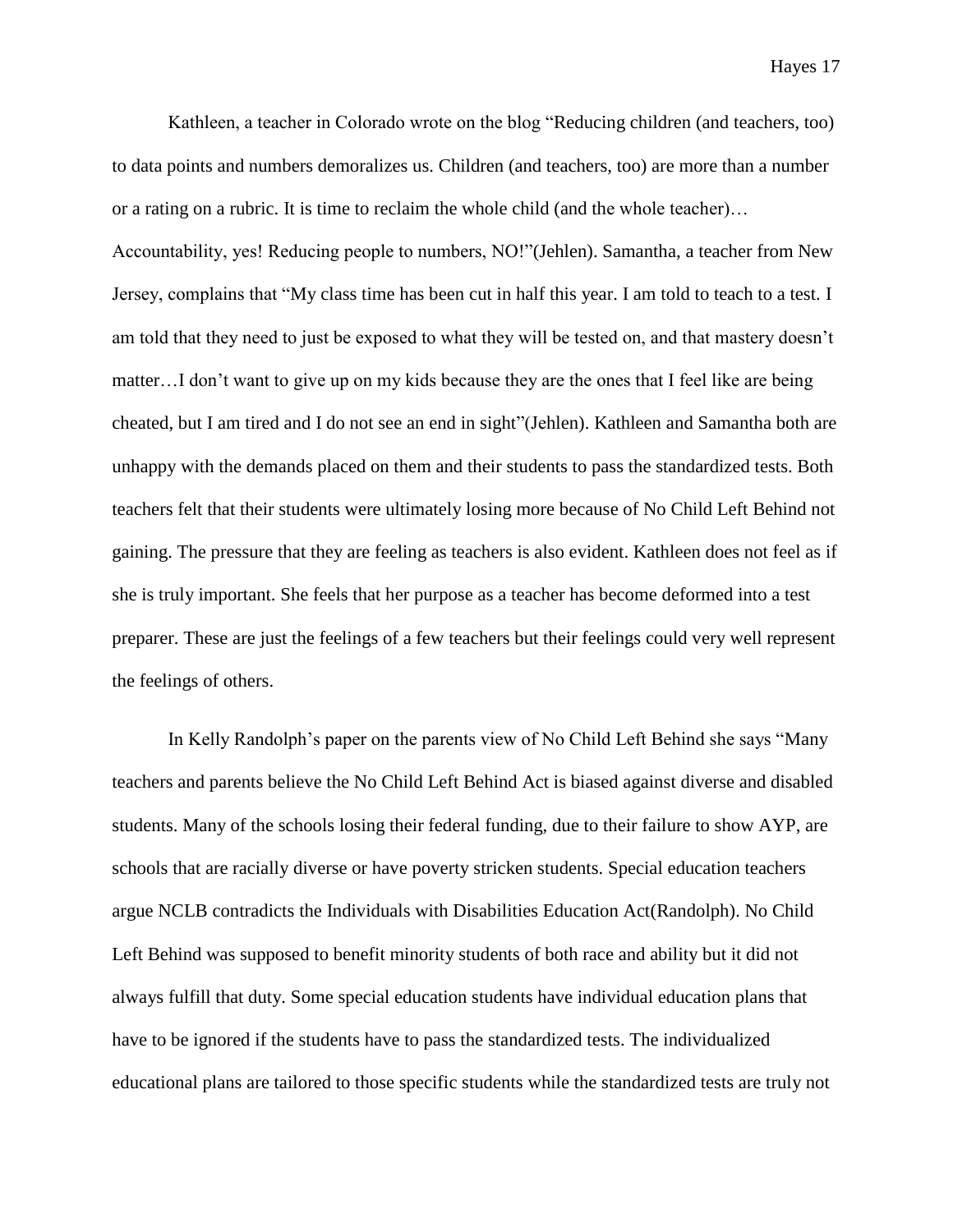tailored for any students. The standardized test is tailored for an idea of an ideal student. Randolph also mentions that No Child Left Behind has been difficult for teachers who have students that speak English as a second language. This statement may very well be true because teachers would not only have to make sure that all their students can learn the material, they would have to make sure that all their students can even understand the material. Students who speak English as a second language are usually taught a little differently than students who speak English as a first language. The reason being is because students who speak English as a second language have to first learn the language to learn the material, so teachers are also given this task. Although, this may have been hard on teachers, Tran-Hoang-Thu believes that No Child Left Behind ultimately helped English language learners. He comments that "English language learners (ELLs) comprise one of the subgroups of the disadvantaged groups, and because of that, ELLs have gone from the sidelines to the crosshairs in record time" (English Language Learners). In essence this statement is true. If educators had not put much focus and energy into English language learners, No Child Left Behind requires them to pay attention because English language learners would be considered a disadvantaged group due to the small numbers.

Over the years since its implementation, No Child Left Behind has become a hot topic in education discussions. Even before it was fully implemented there were a few educators and scholars who made predictions about the outcome of the law. William Beaver wrote an essay about a few of his predictions of the outcomes of the law in 2004. Beaver predicted that the requirement that schools higher highly qualified teachers or teachers who demonstrate knowledge of their subject. At the time of this article there were approximately twenty-two percent of all teachers had not went to college and obtained a degree in the present subject they were teaching. Beaver predicted that this requirement of highly qualified teachers would result in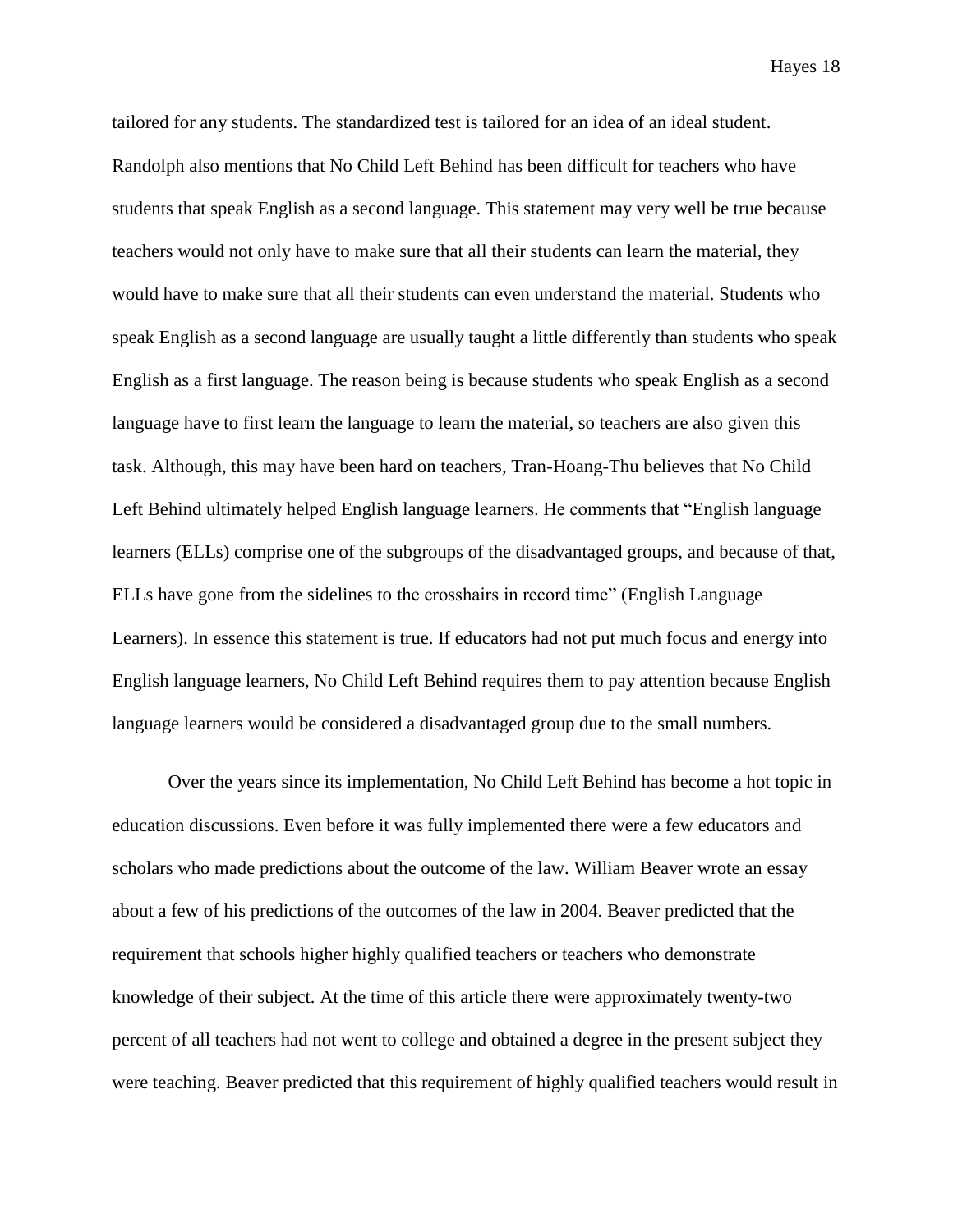the loss of many teachers depending on the standards of the state. If a state raised their teacher standards they would also need more funding to compensate those teachers and so Beaver says that the poorest schools would ultimately be hit the hardest(Beaver). Beaver's predictions seemed to reign true in some areas around the country. For example, Ginn Academy in Philadelphia, although with an eighty-eight percent graduation rate is considered a low scoring school because they have not met their adequate yearly progress. The school has consistently lost money since the implementation of No Child Left Behind. The New York Times says that "The Philadelphia School District — which has cut 5,000 jobs and closed 31 schools in two years and faces an \$80 million deficit for the next fiscal year"(Rich). Beaver's predictions did become true for some districts such as this one.

There are quite a few scholars and educators who have written essays and articles on ways in which to improve No Child Left Behind. Gary Orfield, a civil rights activist wrote an essay on the inequalities still faced by minority students even after the implementation of No Child Left Behind. He doesn't believe the law has done the job it intended to do. Orfield suggests that "A first step is for educators to recognize and demand changes in the racial conditions outside the schools that make their work so much harder. Housing policy, wages policy, health care, and day care are among the most urgent issues. A second is to demand that there be a Civil Rights agenda for our schools" (Orfield). Orfield feels that the issues outside of the school that affect the students within the school deal with should be addressed. Students who live in neighborhoods with better housing, wages, and conditions overall tend to receive a better education. Orfield's view is a direct reaction to Beeaver's predictions; poor areas getting hit harder since the implementation of No Child Left Behind. Orfield says that most poor areas are occupied by Black and Hispanic people and those students are not able to receive an equal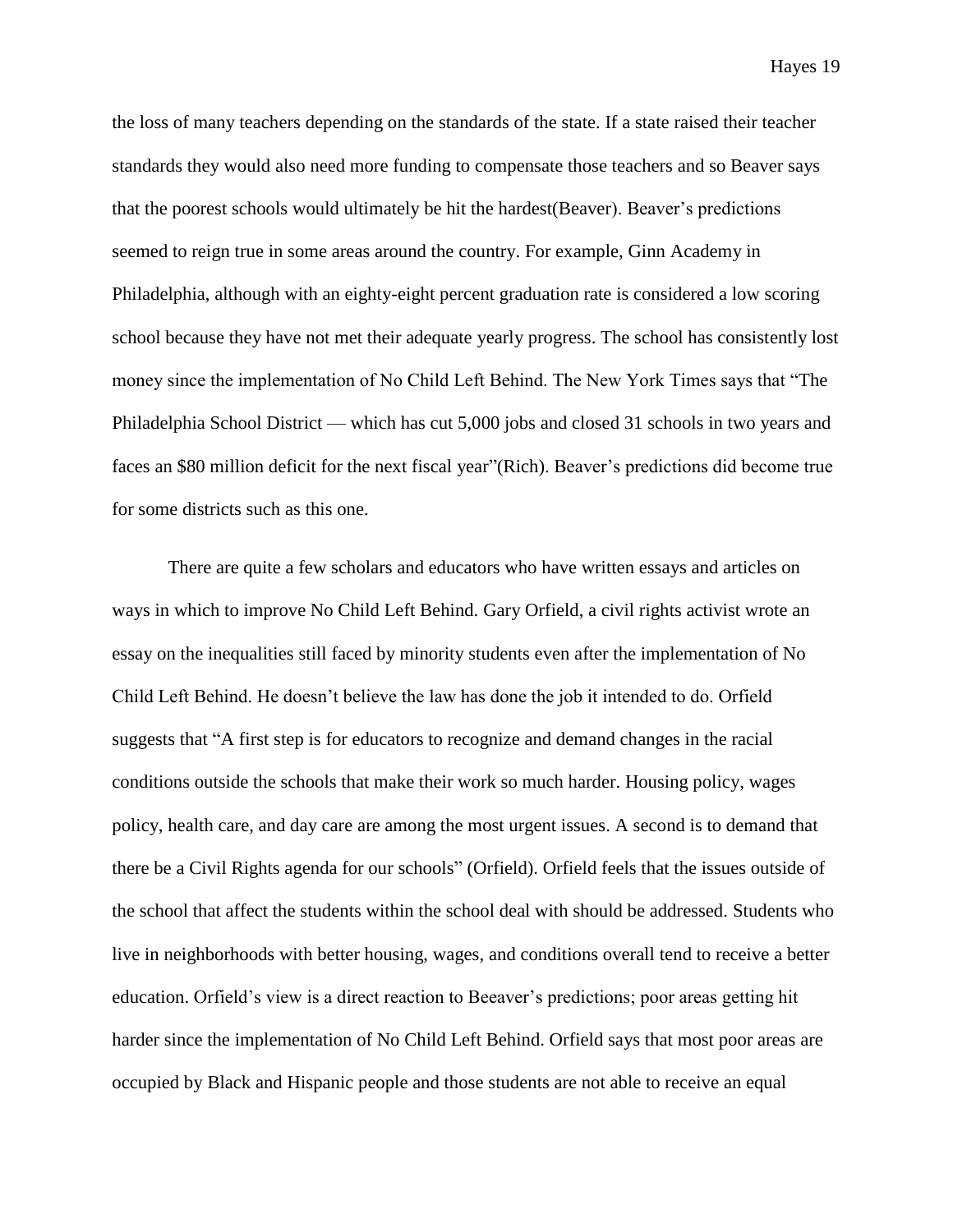education even under No Child Left Behind because of the funding issues. Andy Porter from University of Pennsylvania, lists four ways in which to improve No Child Left Behind. 1) set high but reachable goals for schools to meet 2) create better testing that actually tested more than math and reading 3) hold students accountable too 4) give schools and teachers adequate resources to meet the standards set. Porter's view on how to fix No Child Left Behind are similar to most other scholars. Holding students accountable just as teachers are being held accountable is a different view. He does not elaborate or give suggestions on exactly how this could be implemented but he just believes that if teacher's job security depends entirely on student's test scores that students should be held accountable too. Students should feel the need to pass for more reasons than just to pass the test (Porter).

Teacher organizations such as National Education Association have been rallying and pressuring Congress to make changes to the law. This year, 2015 there has been much debate in the House and Senate over the changes to make. January  $14<sup>th</sup>$ , 2015 The Washington Post published an article in which they quoted the full speech of Senator Patty Murray to the Senate on her ideas of how to fix No Child Left Behind. Murray's main points were that the unnecessary testing needed to be removed so that teachers could focus on many subjects to prepare students for college, teachers need to be given adequate resources in order to properly educate their students, and No Child Left Behind should extend to early childhood education (Strauss). Murray is the head democratic leader of the education reform movement right now in the Senate. Murray and others, both democrats and republicans have spoken on the Senate floor asking for the same things. July 16, 2015 the National Education Association posted on their page that the Senate had decided to create a new bill that would make some changes that they had been asking for (BREAKING). The new bill is named Every Child Achieves Act. It is still in the works of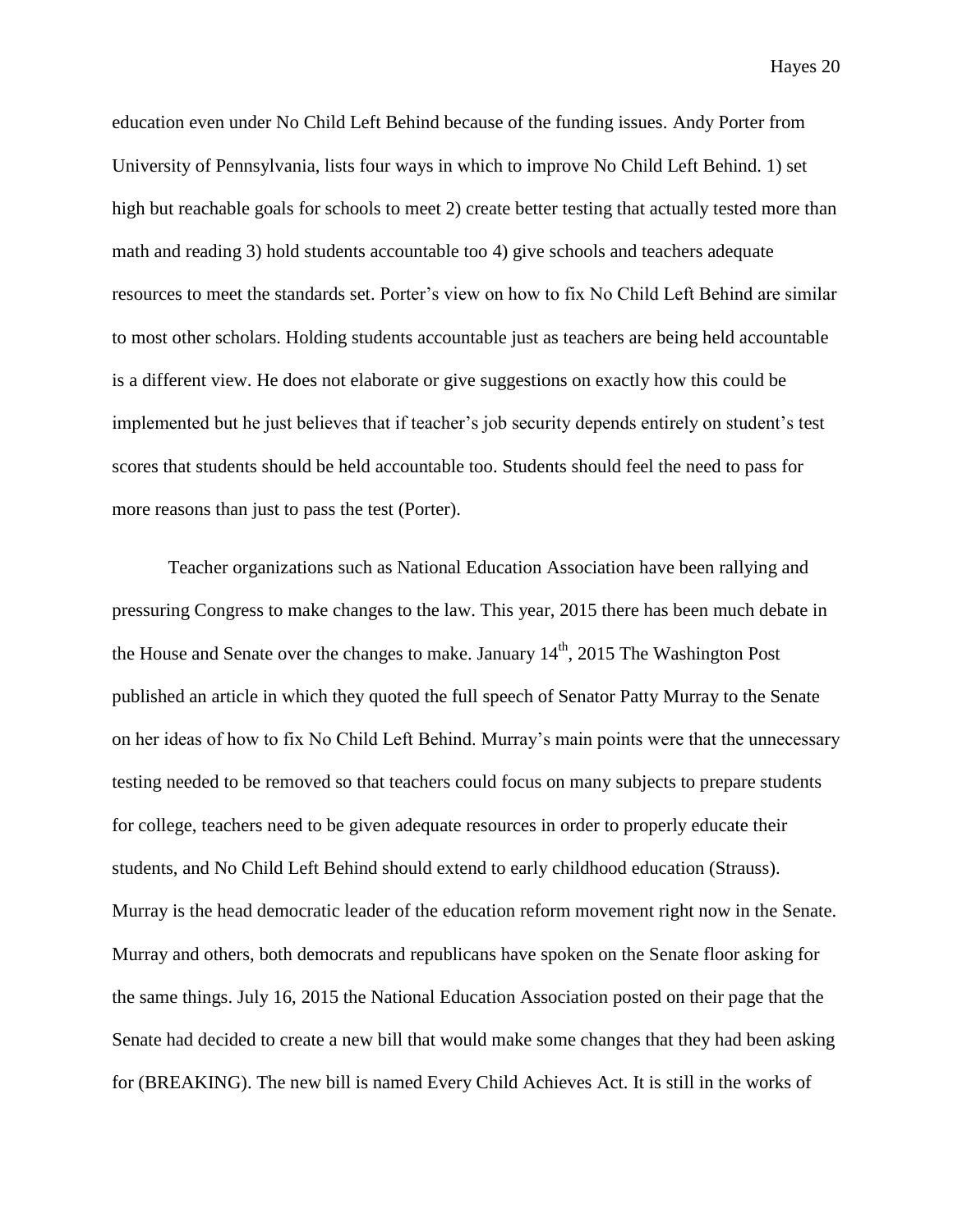being created but educators are confident that the new bill will be an even better version of the original Elementary and Secondary Act from which No Child Left Behind was created.

No Child Left Behind has received considerable negative feedback but The Center on Education Policy believes that there are ten big effects of No Child Left Behind that are worth mentioning. 1) tests are rising 2) schools are spending more time on math and reading 3) schools are paying more attention to curriculum 4) low performing schools are getting makeovers 5) schools and teachers have made progress demonstrating that they can meet academic standards 6) students are taking more tests 7) schools are paying attention to the achievement gap 8) the percentage of schools on the "need improvement" list has not been growing 9) the federal government is playing a larger role in education 10) state governments and school districts have expanded their role in school operations (Jennings). These ten big effects could also be viewed as negative by some people but The Center on Education Policy attempted to point out positives of the law.

No Child Left Behind and its setbacks and progresses should be of some importance to everyone. Taxpayers are required to support the education and should be knowledgeable about where their money is going, while teachers, students, and parents are being directly affected. Due to No Child Left Behind teachers are being held accountable for student's successes and failures. No Child Left Behind was implemented in 2002 by President George W. Bush. The law sparked up much debate in the educational world because of the new idea of accountability checks. Educators, scholars, and lawmakers were divided on the fairness of putting so much pressure on teachers. Over the years No Child Left Behind has sparked more debate not just about teacher accountability but about the effectiveness of the new law.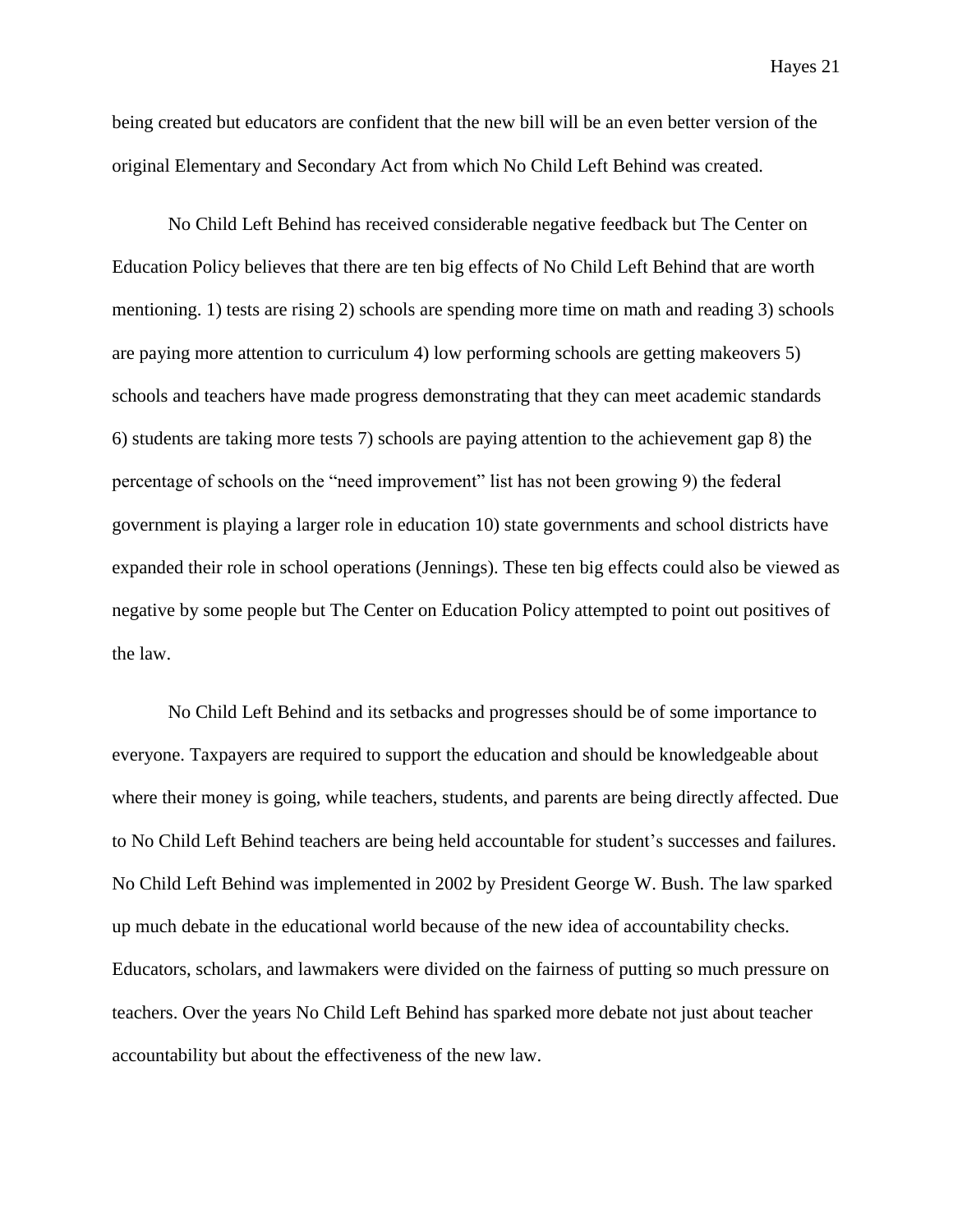I chose to research this topic to take a closer look at the effectiveness of No Child Left Behind. No Child Left Behind was created in order to address the inequality of education within schools. Minority students tend to do worst then their counterparts on tests and exams and it isn't a secret. Teachers had been complaining to the government for years prior to No Child Left Behind for a reform bill to address the achievement gap issues. I began my research with the notion that the intentions of No Child Left Behind were noble and I used the direct statement of purpose in the introduction of the law as my main source of evidence. The bulk of this essay presents research that brings light to the effectiveness of No Child Left Behind. I used statistical research from university research teams who were specifically testing the exact things I was researching. Stanford and Brookings University both conducted research on how effective No Child Left Behind has been on meeting its goals. Both research teams concluded that there has been slight gains in test scores but no significant change since the implementation of No Child Left Behind. No Child Left Behind had potential to be a great changing law. It is clear that educators and scholars still believe that the law has potential because most do not want a totally new law, just a better one.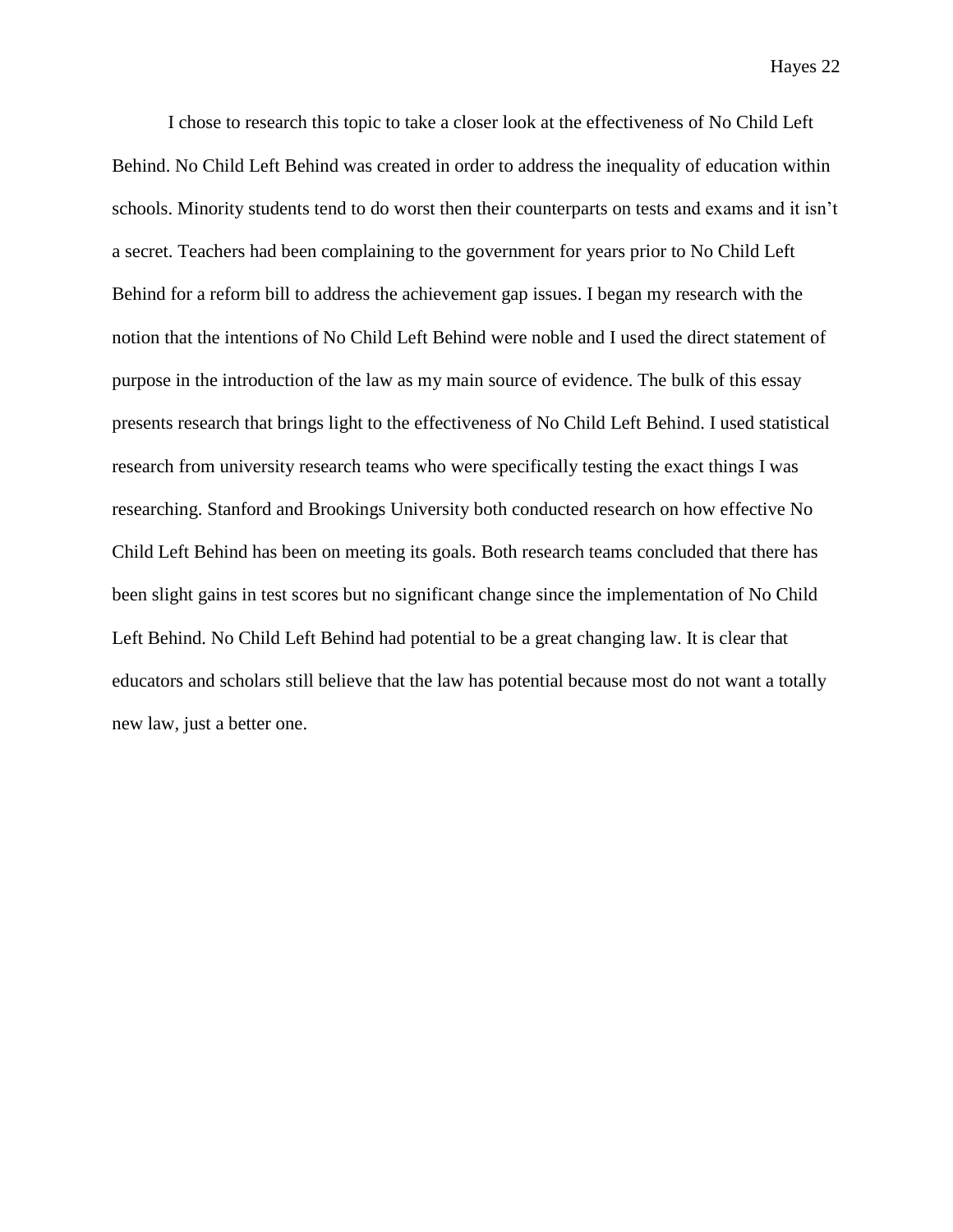## Works Cited

- Beaver, William. "Informed Commentary: Can "No Child Left Behind" Work?" *American Secondary Education* 32.2 (2004): 3-18. *JSTOR*. Web. 9 Aug. 2015.
- "BREAKING! Senate Votes to Overhaul ESEA (No Child Left Behind)." *Education Votes*. National Education Association, 16 July 2105. Web. 10 Aug. 2015. <http://educationvotes.nea.org/2015/07/16/breaking-senate-votes-to-overhaul-esea-nochild-left-behind/>.
- Bush, Melodye. "Attendance." *SpringerReference* (2011): n. pag. National Conference of State Legislature. Web. 11 Aug. 2015. <http://www.ncsl.org/documents/educ/ECSCompulsoryAge.pdf>.
- Dee, Thomas S., and Brian A. Jacob. "The Impact of No Child Left Behind on Students, Teachers, and Schools." *Brookings Papers on Economic Activity* 2010.2 (2010): 149-94. Web. 9 Aug. 2015. <http://www.brookings.edu/~/media/Projects/BPEA/Fall%202010/2010b\_bpea\_dee.PDF >.
- Diorio, Gina L. "No Child Left Behind Act of 2001." *Research Starters Education (Online Edition)*. Research Starters, 2008. Web. 10 Aug. 2015. <http%3A%2F%2Feds.a.ebscohost.com%2Feds%2Fdetail%2Fdetail%3Fsid%3Dba5d79 df-47e0-4fe3-a1af-73215bd9d3b0%2540sessionmgr4002%26crlhashurl%3Dlogin.aspx%25253fdirect%252 53dtrue%252526hid%25253d4211%252526db%25253ders%252526AN%25253d891643

40%252526site%25253deds-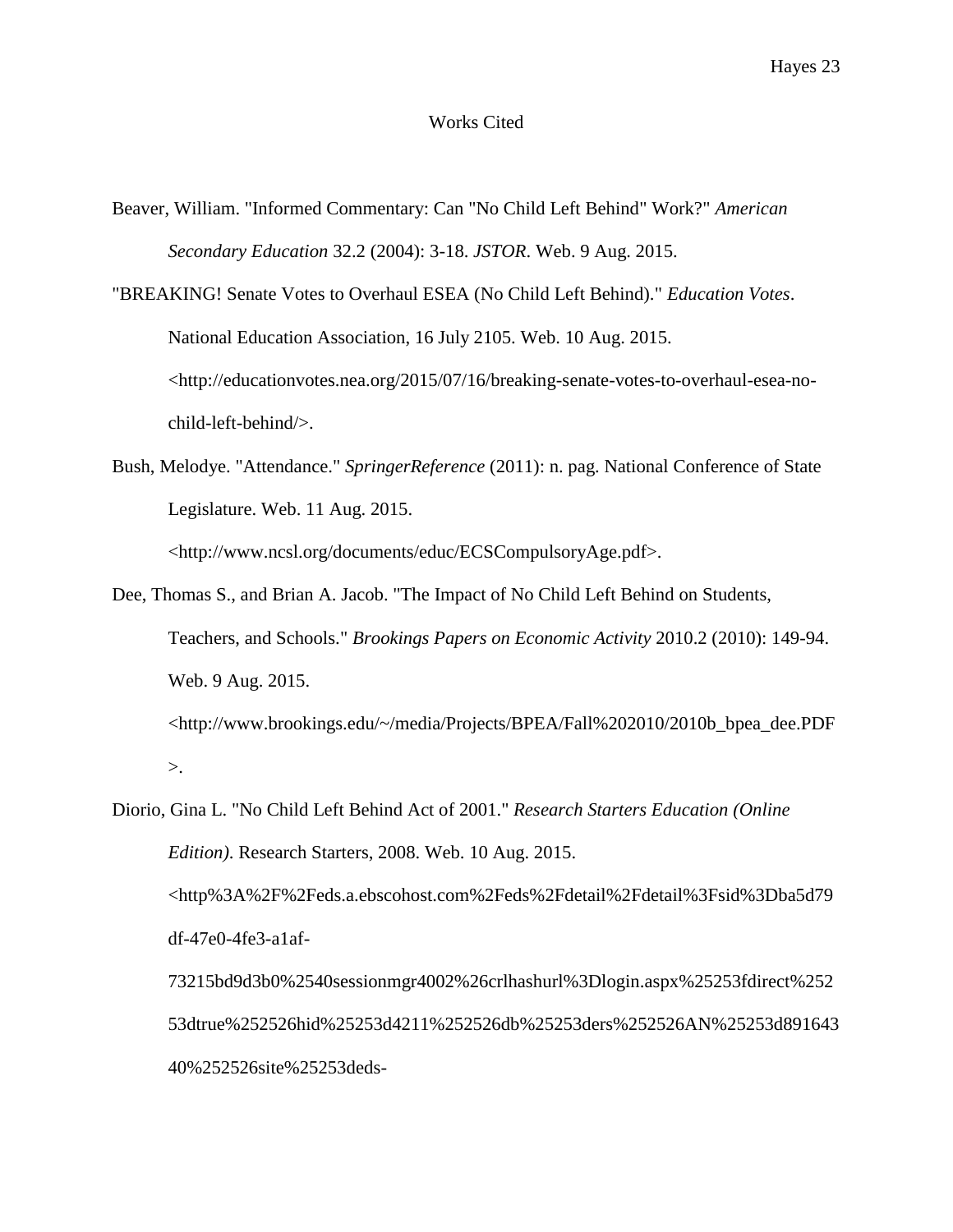live%252526scope%25253dsite%26hid%3D4108%26vid%3D0%26bdata%3DJnNpdGU 9ZWRzLWxpdmUmc2NvcGU9c2l0ZQ%253d%253d%23AN%3D89164340%26db%3D ers>.

"Educators Share How No Child Left Behind Has Affected Their Classroom." *Education Votes*. National Education Association, 20 Feb. 2015. Web. 10 Aug. 2015. <http://educationvotes.nea.org/2015/02/20/educators-share-how-no-child-left-behind-hasaffected-their-classroom/>.

"The Elementary and Secondary Education Act (The No Child Left Behind Act of 2001)." *The Elementary and Secondary Education Act (The No Child Left Behind Act of 2001)*. U.S Department of Education, n.d. Web. 10 Aug. 2015.

<http://www2.ed.gov/policy/elsec/leg/esea02/index.html>.

- "English Language Learners." *SpringerReference* (2011): n. pag. Web. 11 Aug. 2015. <http://files.eric.ed.gov/fulltext/ED506606.pdf>.
- "Four Pillars of NCLB." *Four Pillars of NCLB*. N.p., n.d. Web. 9 Aug. 2015. <http://www2.ed.gov/nclb/overview/intro/4pillars.html>.
- Jacob, Brian, and Thomas Dee. "Evaluating NCLB Education Next." *RSS*. Education Next, 19 May 2010. Web. 11 Aug. 2015. <http://educationnext.org/evaluating-nclb/>.
- Jehlen, Alain. "ESEA at 45: From Help to Hurt... and Back to Help?" *Rss*. National Education Association, n.d. Web. 10 Aug. 2015. <http://www.nea.org/home/38860.htm>.
- Jehlen, Alain. "NCLB: Is It Working?" *Rss*. National Education Association, n.d. Web. 8 Aug. 2015. <http://www.nea.org/home/20755.htm>.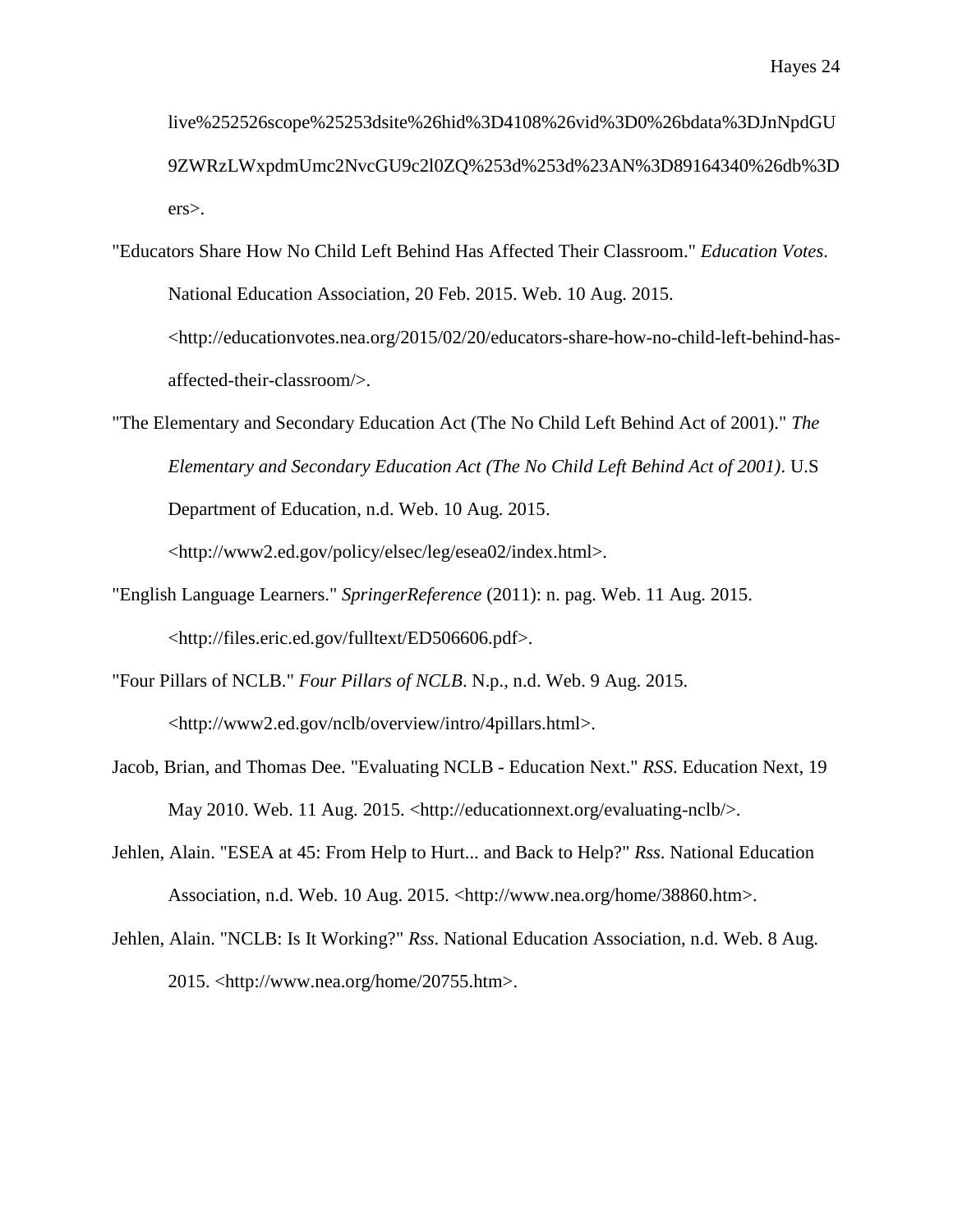Jennings, J., and D. S. Rentner. "Ten Big Effects of the No Child Left behind Act on Public Schools." *Phi Delta Kappan* 88.2 (2006): 110-13. Web. 10 Aug. 2015. <http://www.pdkmembers.org/members\_online/publications/Archive/pdf/k0610jen.pdf>.

"The New Rules." *PBS*. PBS, n.d. Web. 10 Aug. 2015. <http://www.pbs.org/wgbh/pages/frontline/shows/schools/nochild/nclb.html>.

- Orfield, Gary. "Race and Schools: The Need for Action." *Rss*. National Education Association, n.d. Web. 11 Aug. 2015. <http://www.nea.org/home/13054.htm>.
- Porter, Andy. "GSE News." *A Recipe for Fixing No Child Left Behind*. University of Pennsylvania, n.d. Web. 9 Aug. 2015. <http://www.gse.upenn.edu/commentary/fixingnclb>.
- Randolph, Kelli. ""Is No Child Left Behind Effective For All Students?" Parents Don't Think So." *ERIC PlusText [ProQuest]*. N.p., 12 Oct. 2012. Web. 11 Aug. 2015.
- Reardon, Sean F., Erica H. Greenberg, Demetra Kalogrides, Kenneth A. Shores, and Rachel A. Valentino. "Left Behind? The Effect of No Child Left Behind On Achievement Gaps." (n.d.): n. pag. Stanford University, 12 Aug. 2013. Web. 8 Aug. 2015. <https://cepa.stanford.edu/sites/default/files/reardon%20et%20al%20nclb%20gaps%20pa per%2012aug2013.pdf>.
- Rich, Motoko, and Tamar Lewin. "No Child Left Behind Law Faces Its Own Reckoning." *The New York Times*. The New York Times, 21 Mar. 2015. Web. 12 Aug. 2015. <http://www.nytimes.com/2015/03/22/us/politics/schools-wait-to-see-what-becomes-ofno-child-left-behind-law.html?\_r=1>.
- Strauss, Valerie. "Rewriting No Child Left Behind: Competing Views." *Washington Post*. The Washington Post, 14 Jan. 2015. Web. 11 Aug. 2015.